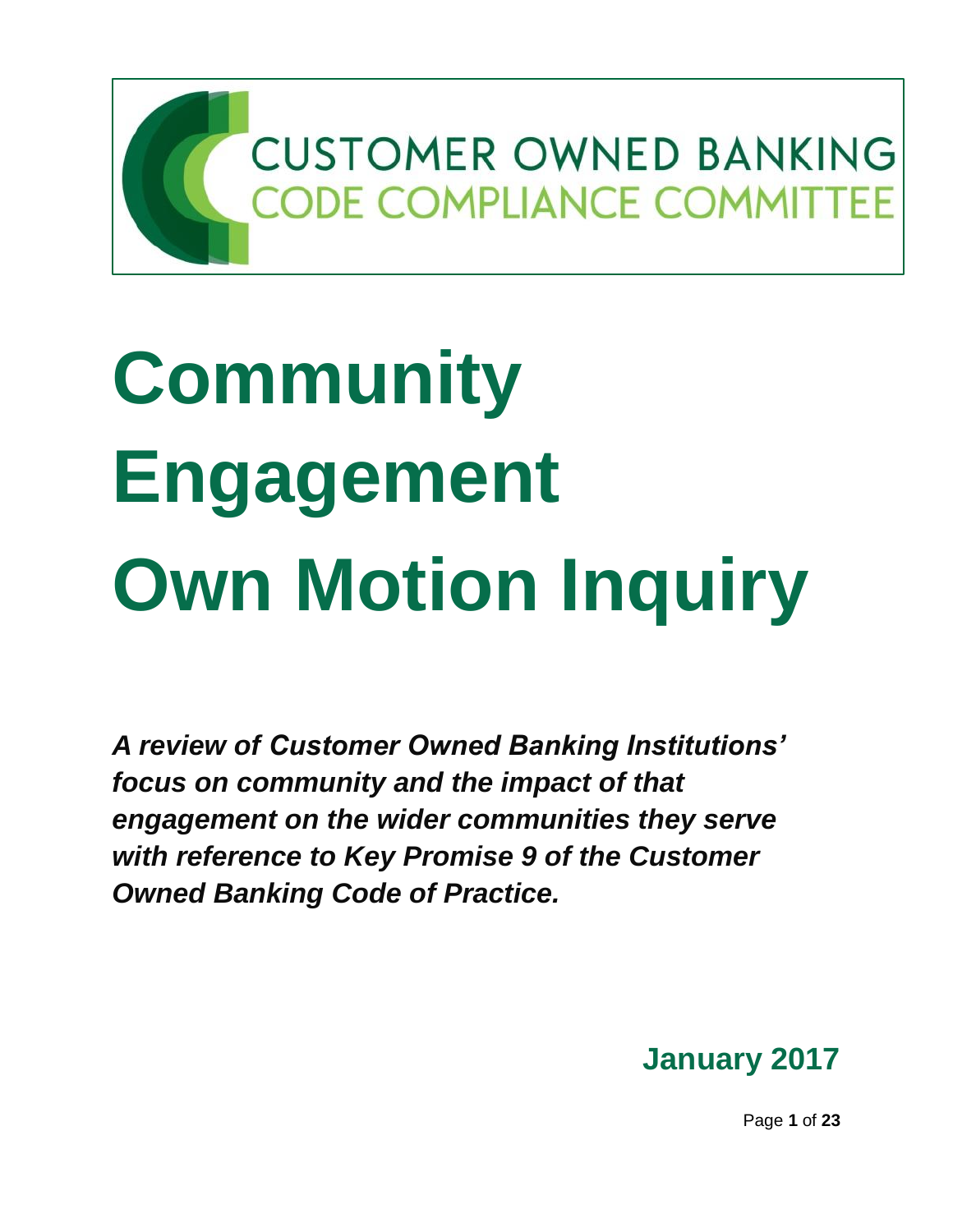### **The Code**

The Customer Owned Banking Code of Practice (the Code) was developed by the Customer Owned Banking Association (COBA) and commenced operation on 1 January 2014. The Code replaces the 2010 Mutual Banking Code of Practice.

The Code has recently been revised to accommodate changes the Australian Securities and Investments Commission (ASIC) made to Regulatory Guide 221 *Facilitating digital financial services disclosures* and the *e-Payments Code*. The revised Code has been effective from 1 July 2016.

Through the Code, 73 subscribing<sup>1</sup> credit unions, mutual banks and mutual building societies voluntarily commit to fair and responsible customer owned banking. The Code contains ten key promises stating that these institutions will:

- be fair and ethical in dealings with customers (including small businesses)
- **•** focus on customers in their service delivery
- give customers clear information about products and services
- be responsible lenders
- deliver high customer service and standards
- deal fairly with any complaints
- recognise their customers' rights as owners of the institution
- comply with legal and industry obligations
- recognise their impact on the wider community, and
- support and promote the Code of Practice.

#### **The Committee**

The Code Compliance Committee (the Committee) is an independent compliance monitoring body established under the Code and the Code Compliance Committee Charter (the Charter). It comprises an independent chair, a person representing the interests of the customer owned banking sector and a person representing the interests of consumers and communities. The Code and Charter entrust the Committee with a number of functions and responsibilities, including to:

- conduct 'Own Motion' inquiries into compliance with aspects of the Code, and
- provide advice to COBA on training and other activities necessary to assist subscribers to meet their Code requirements.

#### **Definitions**

For ease of reference when reading this report:

- 'the Code' means the 2016 Code unless otherwise stated
- 'consumer/customer' includes individuals or small businesses that are members or customers of Code subscribers, and
- 'institution' means a customer owned banking Institution that subscribes to the Code.

<sup>1</sup> Number of Code subscribers as at September 2016.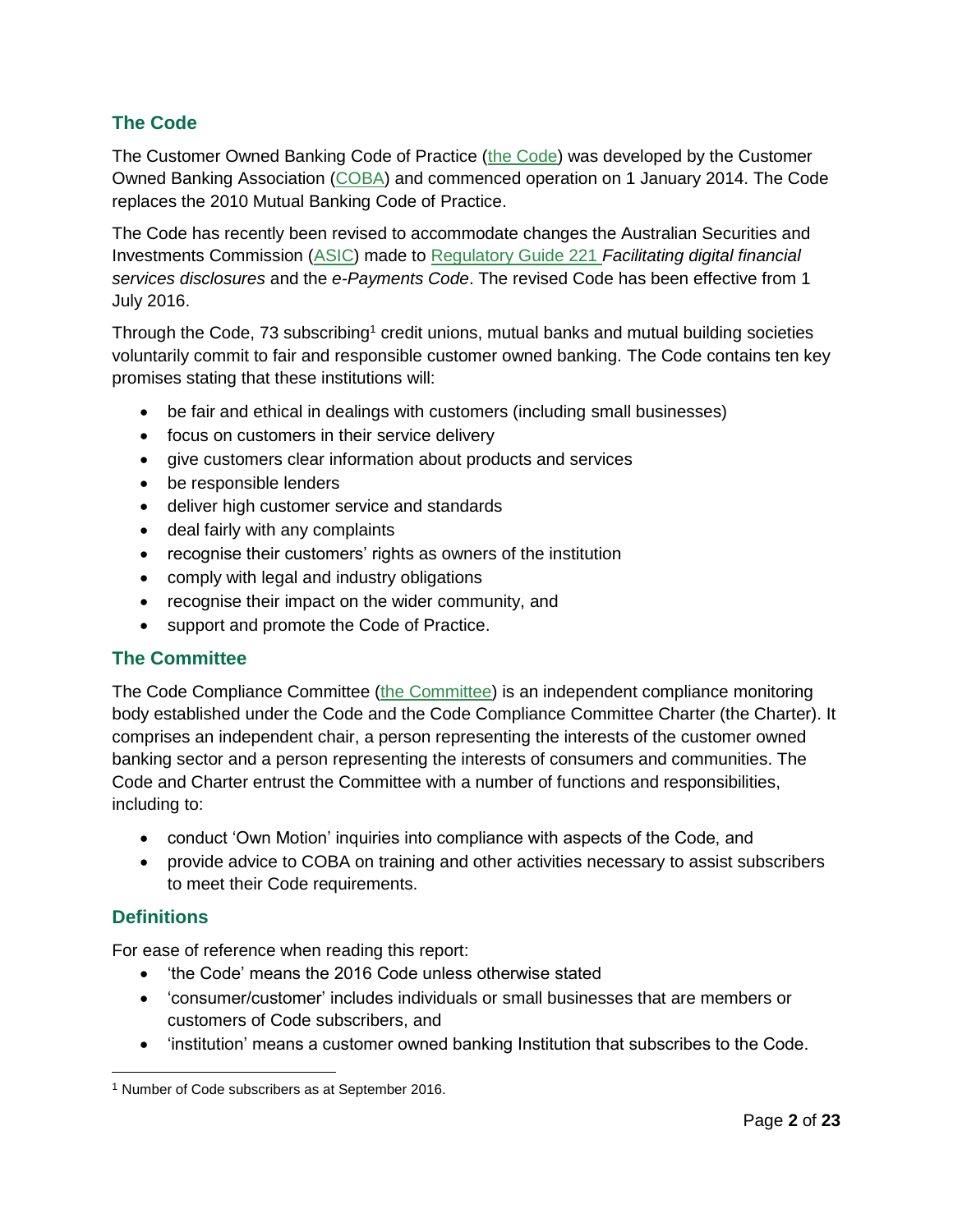# **CONTENTS**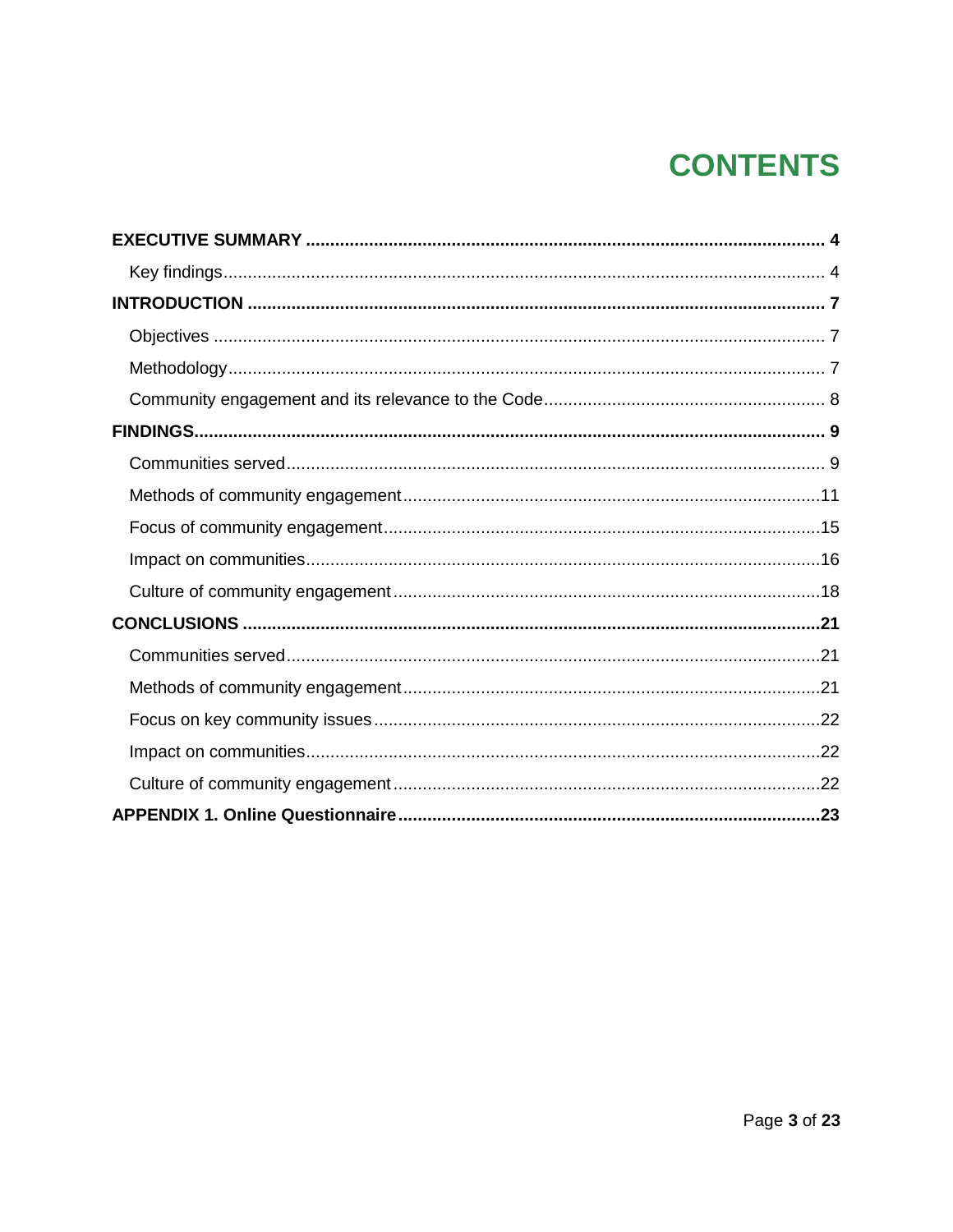# **EXECUTIVE SUMMARY**

#### <span id="page-3-0"></span>*Key Promise 9 – We will recognise our impact on the wider community*

*The customer owned banking sector has a strong community focus. We will take account of the impact of our operations on staff, the communities we serve and our customers. We will promote community engagement and will contribute to community activities and projects.*

Through Key Promise 9 of the Customer Owned Banking Code of Practice (the Code) customer owned banking institutions promise to recognise their impact on the wider community. This Key Promise reflects the customer owned banking sector's commitment to serving both its communities and its customers.

The Mutuals Industry Review 2016 published by KPMG in November 2016 notes that 'As customer-centric and community-based organisations, the mutuals are more than a financial institution, with competitive products and great personal service. The mutuals also put their profits back into their members through active contribution to the communities and causes that are important to them'.<sup>2</sup>

This own motion inquiry (the inquiry) seeks to develop a better understanding of how institutions manage their obligations under Key Promise 9, thereby benchmarking current industry practice and making recommendations for good industry practice based on the information provided.

# <span id="page-3-1"></span>**Key findings**

#### **How institutions manage their obligations under Key Promise 9**

Overall, the inquiry has found that customer owned banks are community focused, reflecting their history and the culture and frameworks that underpin their dealings with customers. In light of the general nature of Key Promise 9, all institutions participating in the inquiry met the Code's requirements.

Institutions serve a wide variety of communities, often reflecting the interests and backgrounds of their membership base. Their definition of what constitutes their community is important to their engagement. The extent of community engagement is impressive as many institutions work with over 100 different community groups on an annual or ongoing basis.

A number of institutions reported their careful consideration of what constitutes 'their' community as defined by region, interest and/or identity, the most common of which are place and identity, relating to the institution's particular industry sector. Overall, sport & recreation, welfare/community, education & training and health are the community groups served by the majority of Code subscribers, while there is strong interest in supporting parenting, children & youth as well as the institution's specific industry sector.

<sup>2</sup> See, https://home.kpmg.com/content/dam/kpmg/au/pdf/2016/mutuals-industry-review-2016-report.pdf, page 10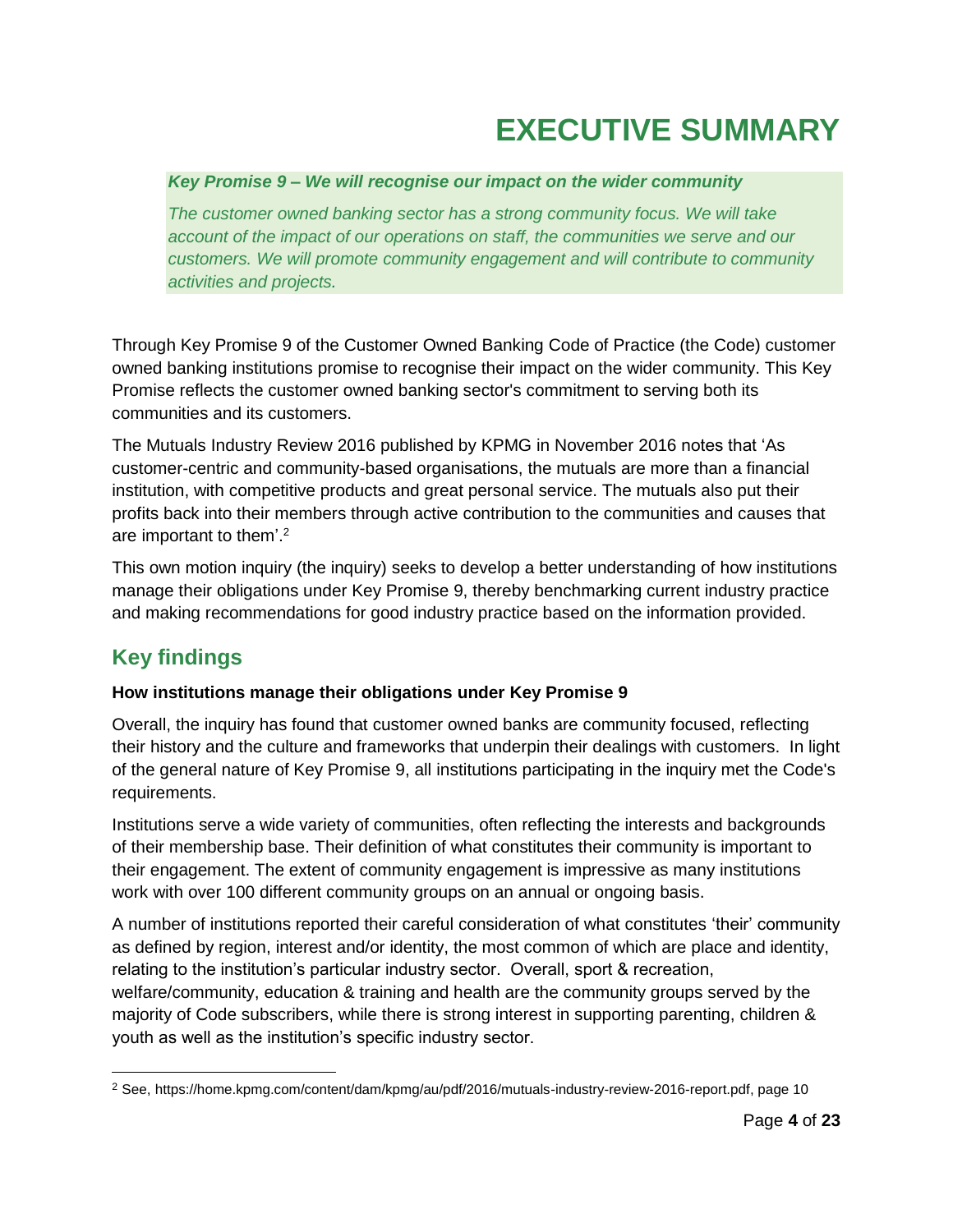Financial support varies considerably from small institutions with smaller gifts or grants in the range of \$5,000 to \$10,000, to the majority of institutions irrespective of size contributing more than \$20,000 per annum to community engagement. Three institutions reported expenditure on communities of over \$500,000 per annum.

- $\triangleright$  Regularly review your definition of community to ensure that you include the wider community as well as the community represented by your customers and staff.
- $\triangleright$  Review how you define your community/communities to ensure that your community engagement programs deliver sustainable impact for community benefit.

#### **Identify and promote good business practices for engaging with communities**

Philanthropic or voluntary community engagement which provides no direct financial benefit to the institution is wide-spread irrespective of the size of the institution.

The majority of institutions provide specific products for community groups, some of which are inventive while others address broader community concerns. Some are altruistic with no direct financial benefit to the institution while other community-focussed products appear to provide flow-on benefits to institutions.

Social media plays an important role in engagement with communities, in particular to maintain visibility with younger consumers. As far as the frequency of communication is concerned, the majority do so on a weekly or monthly basis.

- $\triangleright$  Ensure community engagement methods promote and contribute to the community served and are not designed mainly for promotion and commercial gain.
- $\triangleright$  Match the focus and products of your community engagement to the special needs and concerns of the community/communities you serve.
- $\triangleright$  Embrace social media to offer a range of communication channels adapted to the characteristics of the communities you serve.

#### **Assess the effectiveness of institutions' impact on the wider community**

When done well, community engagement brings benefits to both communities and institutions. From the perspective of institutions, it increases community trust in their work, thereby improving reputations with both their customers and communities. Additionally staff morale and commitment is enhanced through effective community engagement.

For communities the impact of the work of their customer owned banking institutions can be measured in monetary as well as non-monetary terms, such as enhanced community cohesion fostered through active institutional engagement. Monitoring community feedback through various means provides a measure of the success or otherwise of products and services, enabling institutions to improve their delivery.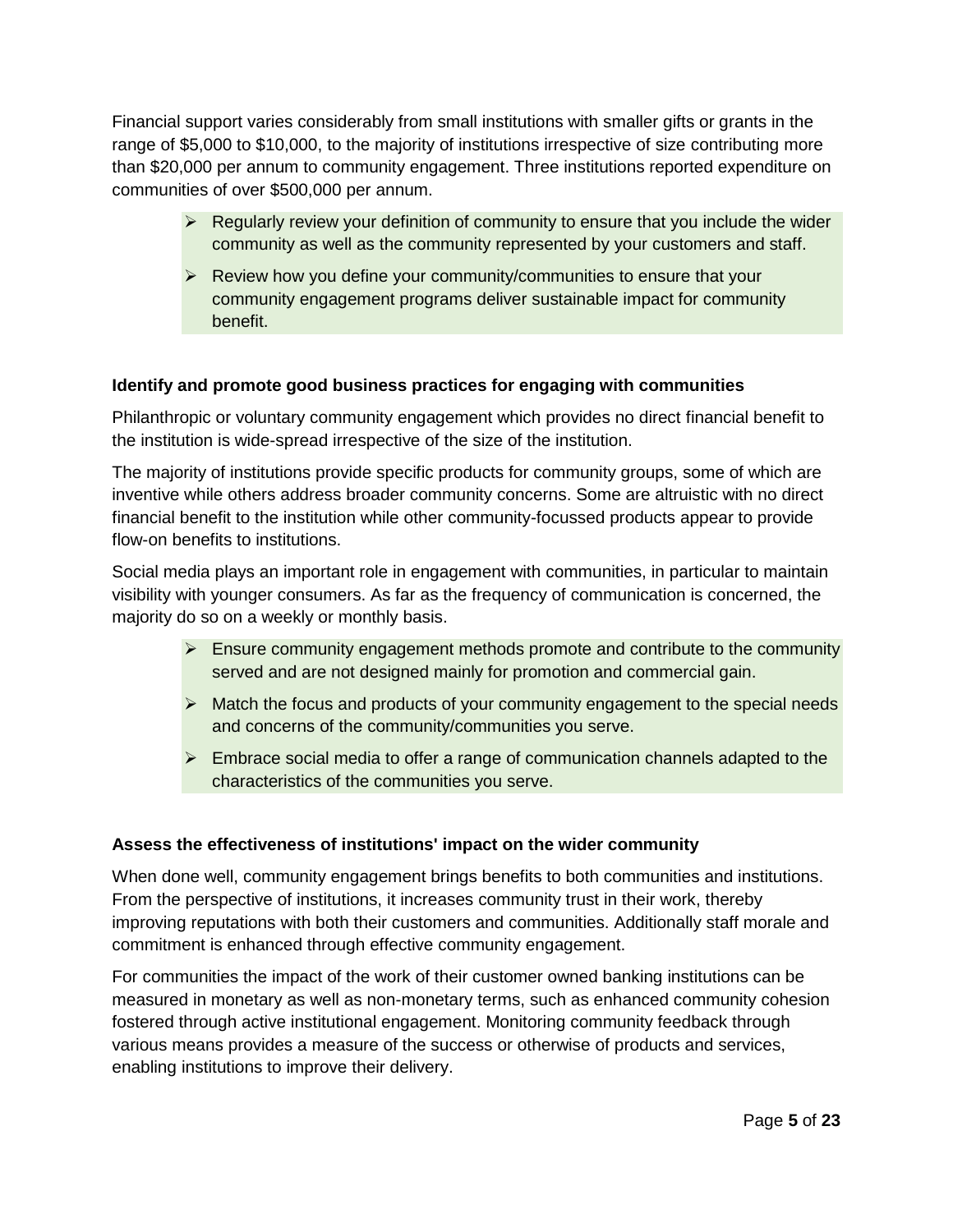$\triangleright$  Put robust measurements in place regarding the impact of your community engagement to ensure effectiveness.

#### **Benchmarking current practice and performance and providing recommendations for good industry practice.**

The inquiry has shown that community engagement is strong among customer owned banking institutions and reflects the diversity of the sector. Publicly reporting this work is a further commitment to community engagement.

- $\triangleright$  Continue to add value and credibility to your engagement policy by including it in your Business Plan and Annual Budget.
- $\triangleright$  Consider how you report your community engagement in your publications including your Annual Report.

<span id="page-5-0"></span>The conclusions of this report based on the findings of the inquiry focus on ensuring continuing effective community engagement by customer owned banking institutions and good industry practice.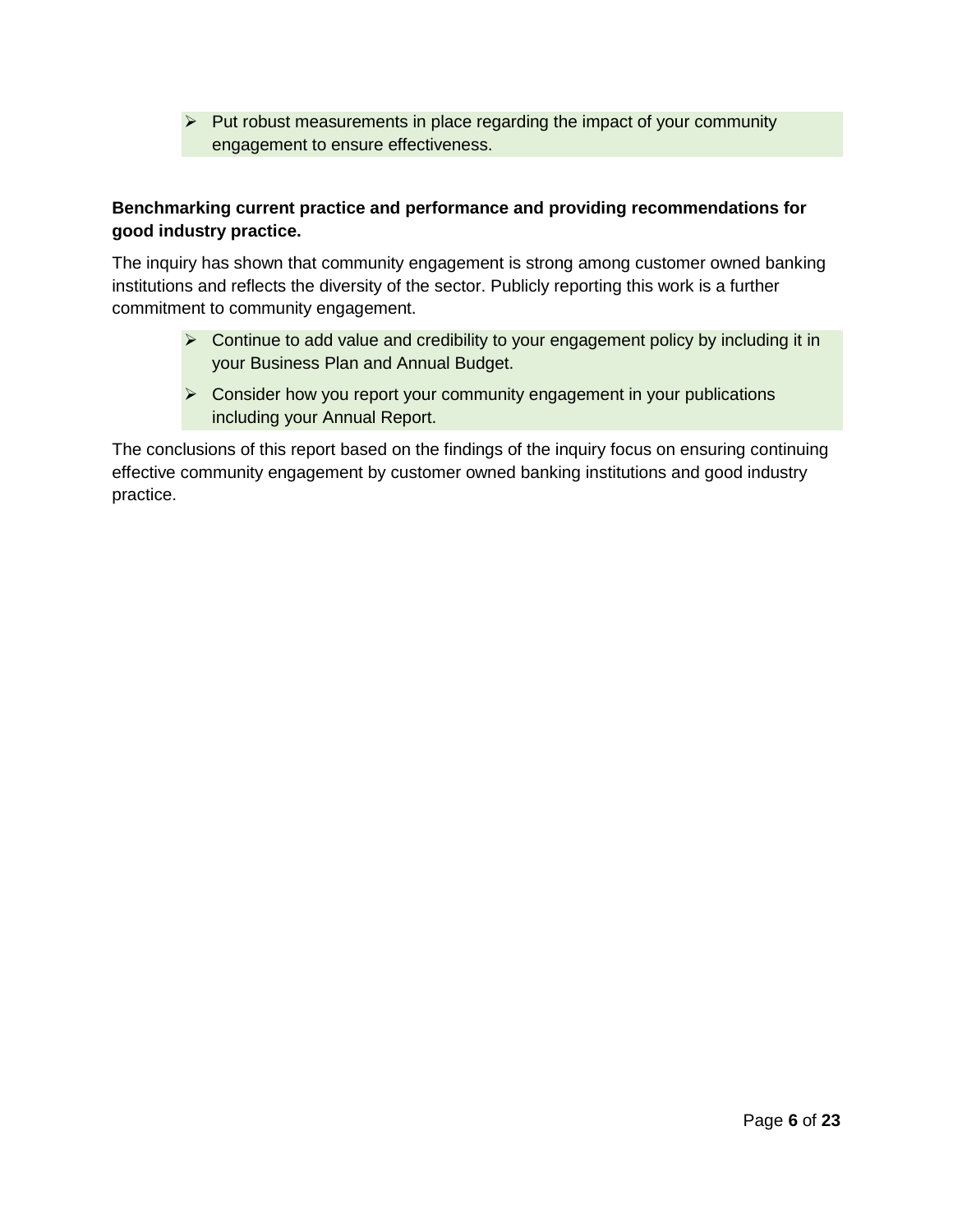# **INTRODUCTION**

This inquiry examines how customer owned banking institutions, including mutual building societies, credit unions, mutual banks and other mutual Authorised Deposit Taking institutions, comply with their obligation to effectively engage with the wider community under Key Promise 9 of the Code. The Code contains ten key promises. All ten key promises are general principles or values that Code subscribers are required to apply in their dealings with both customers and the wider community.

# <span id="page-6-0"></span>**Objectives**

The purpose of this inquiry as stated to Code subscribers is to:

- develop a better understanding of how institutions manage their obligations under Key Promise 9
- identify and promote good business practices for engaging with communities
- assess the effectiveness of institutions' impact on the wider community, and
- provide recommendations based on the information collected.

The inquiry should benefit institutions by benchmarking current industry practice and performance and provide recommendations for good industry practice.

# <span id="page-6-1"></span>**Methodology**

Information for the inquiry was collected using an online questionnaire (see **Appendix 1**) during May 2016. All 73 code subscribers participated in the inquiry. We thank participants for their contributions and the time and commitment taken to respond to the inquiry.

The data obtained has been collated and analysed in this report. The following Table (Table 1) provides information about the number of institutions surveyed broken down by size and location.

|              |                            | Size of institution (measured by \$ assets) |                         |                          |                         |
|--------------|----------------------------|---------------------------------------------|-------------------------|--------------------------|-------------------------|
| <b>State</b> | <b>Small</b><br>$<$ \$200m | <b>Medium</b><br>\$200m to \$500m           | Large<br>\$500m to \$1b | <b>Largest</b><br>> \$1b | <b>All institutions</b> |
| <b>NSW</b>   | 13                         | 10                                          | 10                      |                          | 40                      |
| <b>NT</b>    |                            |                                             |                         |                          |                         |
| <b>QLD</b>   |                            | 4                                           | 2                       | 4                        | 11                      |
| <b>SA</b>    | 2                          |                                             | 2                       |                          | 5                       |
| <b>TAS</b>   |                            |                                             |                         |                          |                         |
| <b>VIC</b>   | 8                          | $\mathfrak{p}$                              |                         | 3                        | 14                      |
| <b>WA</b>    |                            |                                             |                         |                          |                         |
| Total        | 26                         | 16                                          | 15                      | 16                       | 73                      |

#### *Table 1: Size of institution by state*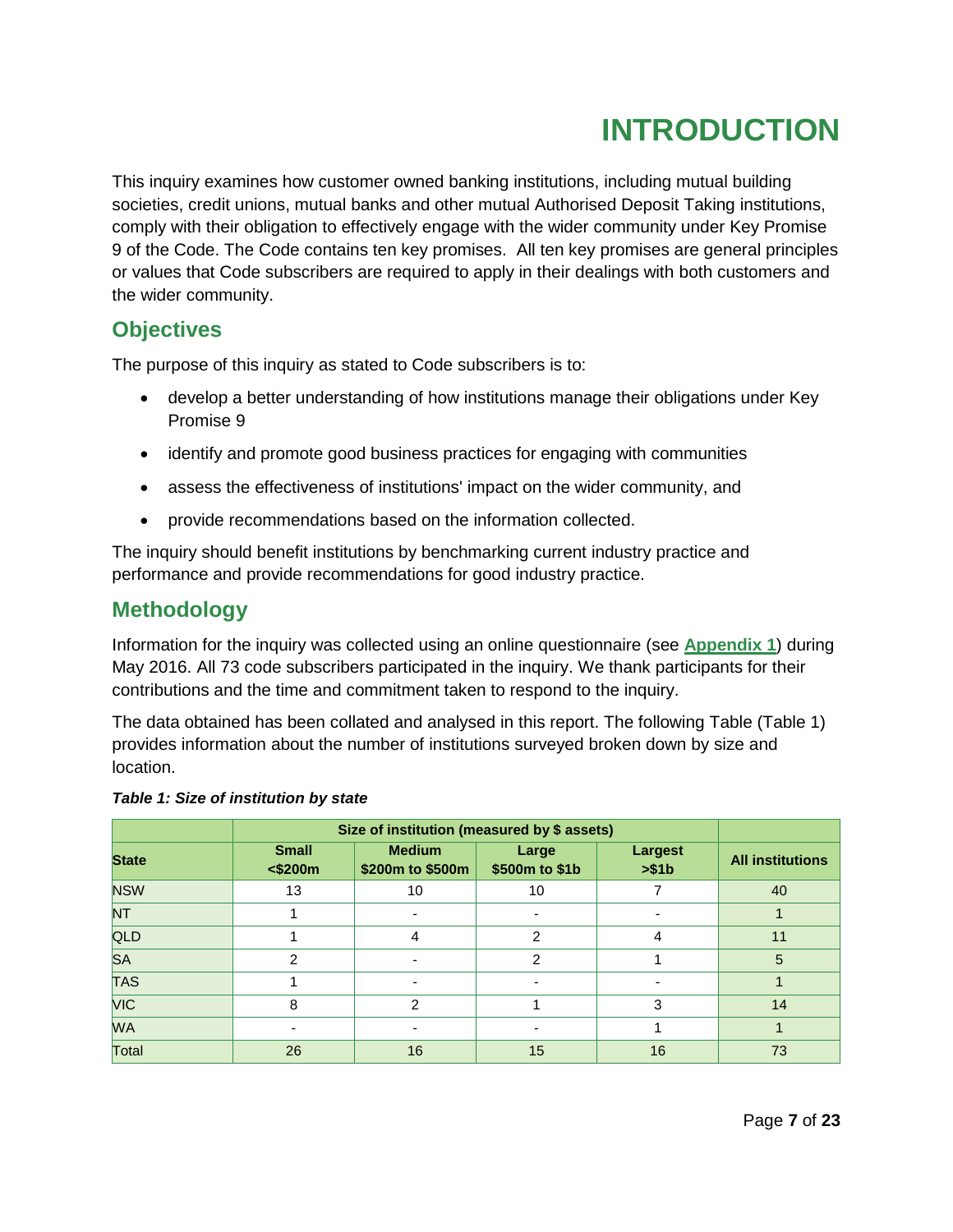# <span id="page-7-0"></span>**Community engagement and its relevance to the Code <sup>3</sup>**

'Engagement' is a broad term that can be used to describe consultation, communication, education, public participation or working in partnership. For the purposes of this inquiry, 'engagement' is used as a generic term to describe the broad range of interactions between institutions, their members and the wider communities they serve.

The word 'community' is also used to define groups of people living in the same place or having a particular characteristic in common. A community may be, but is not limited to a geographic location (community of place), a community of similar interest (community of practice) or a community of affiliation or identity (such as a school or sporting club). One form of 'community engagement' could therefore be a planned process initiated by the institution with the specific purpose of working with identified groups of people (whether they are connected by geographic location, special interest, affiliation or identity) to address issues affecting their wellbeing.<sup>4</sup>

The linking of the term 'wider community' to 'engagement' serves to broaden the scope of the terminology, shifting the focus from the individual to the collective. This highlights the importance of inclusiveness, which ensures consideration is given to the diversity that exists within any community.<sup>5</sup>

Key Promise 9 of the Code encourages engagement with staff and customers, as well as communities in general, not only those who are necessarily linked to the institution as a customer.

#### *Key Promise 9 – We will recognise our impact on the wider community*

*The customer owned banking sector has a strong community focus. We will take account of the impact of our operations on staff, the communities we serve and our customers. We will promote community engagement and will contribute to community activities and projects.*

The nature of customer owned banking institutions is to focus on customer benefits and community involvement. Unsurprisingly then, throughout the Code the emphasis on community extends beyond Key Promise 9 and is driven by the interests of institutions' members/clients.

For example:

- Victorian Government Department of Sustainability and Environment, 'Effective engagement', <http://www.dse.vic.gov.au/effective-engagement>
- Queensland Government, 'What is community engagement?' [https://www.qld.gov.au/web/community](https://www.qld.gov.au/web/community-engagement/guides-factsheets/introduction/what.html)[engagement/guides-factsheets/introduction/what.html](https://www.qld.gov.au/web/community-engagement/guides-factsheets/introduction/what.html)

Community Places (2014) Community Planning Toolkit – Community Engagement, <http://www.communityplanningtoolkit.org/sites/default/files/Engagement.pdf>

 $3$  In the writing of this inquiry some literature on community engagement was referenced for general guidance in relation to community engagement approaches.

<sup>4</sup> http://www.dse.vic.gov.au/effective-engagement/introduction-to-engagement/what-is-community-engagement

<sup>&</sup>lt;sup>5</sup> Queensland Government, 'What is community engagement?' [https://www.qld.gov.au/web/community](https://www.qld.gov.au/web/community-engagement/guides-factsheets/introduction/what.html)[engagement/guides-factsheets/introduction/what.html](https://www.qld.gov.au/web/community-engagement/guides-factsheets/introduction/what.html)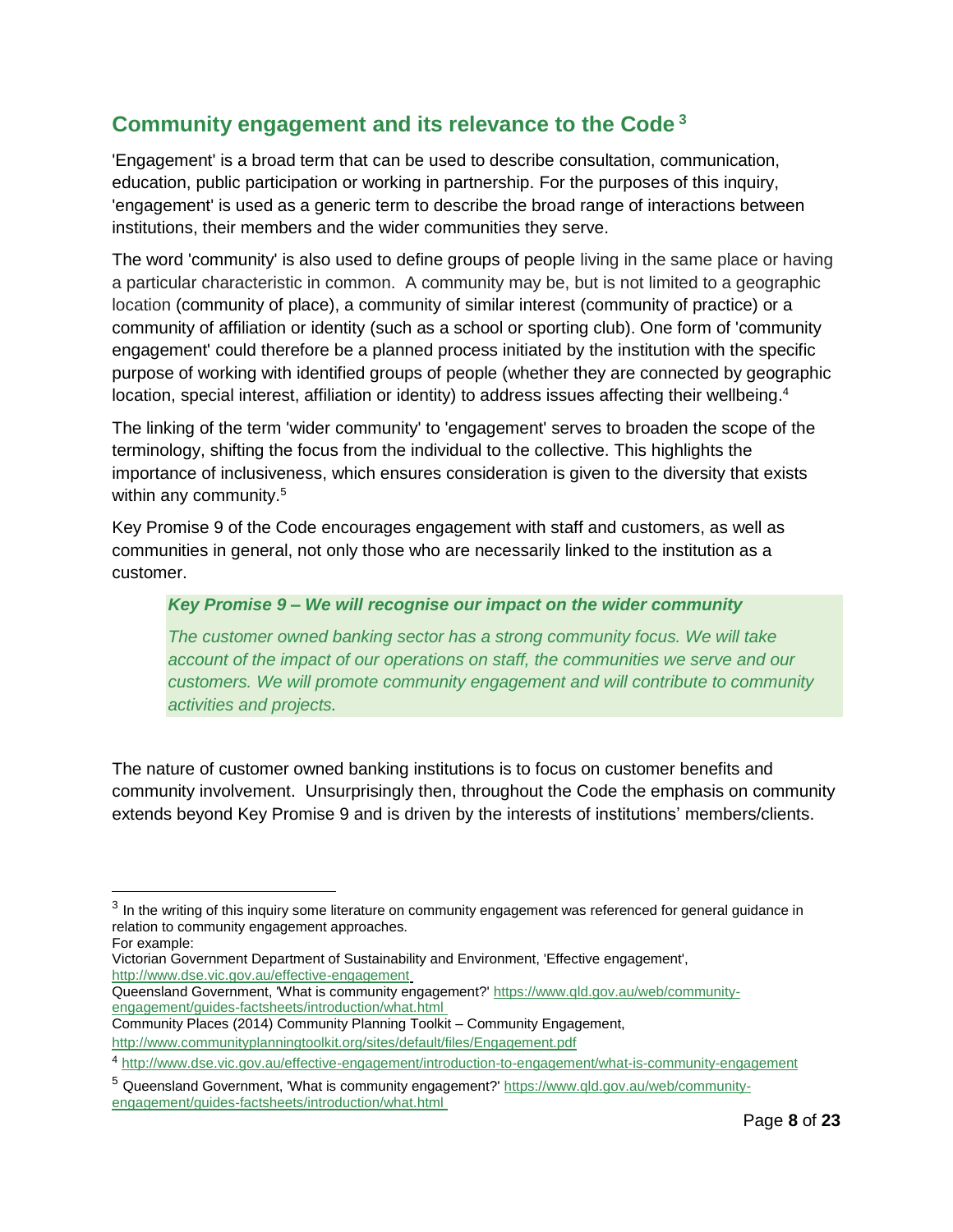# **FINDINGS**

# <span id="page-8-1"></span><span id="page-8-0"></span>**Communities served**

#### *Question: How do you define the community you serve?*

The inquiry asked institutions to identify the communities that they serve and have engaged with over the past three years.

*'We define the communities we serve in a few ways: geographically; aligned to our core values and beliefs; and the mutual sector. Specifically we operate within the [….] region and beyond and partner with organisations to give back to the community. We align with organisations that adhere to our brand values of mutuality, community, family.'*

*'Our communities are those areas that we operate or serve in the market. That takes the form of geographical community areas around our branch network, niches like local government and industry and an online community.'*

*'We define the communities we serve in both geographical and industry terms.'*

*'We define the community we serve as being part of us. The make-up of our membership and staff is a cross section of the local community, representing all facets of community.'*

Most institutions defined the community they serve as their membership together with the different communities their members represent, by region, interest and/or identity.

Communities highlighted by the institutions included the education sector, charities, the hospitality industry and small businesses, as well as sporting, social and community groups. Institutions also use geographical classification to identify the communities they serve. This is the case particularly to highlight activities in rural and regional areas.

Some institutions stated that they operate in a niche ethnic community and that they are either a part of or have an affinity with that specific community, providing them with a unique operating environment and specific understanding of that particular culture.

## *Question: How many different community groups did you engage with during the past three years?*

*'We are only a very small Credit Union and feel it best to select just one local charity in order to have some beneficial impact.'*

*'On an annual basis we reach some 25 alliances and over 500 different school community groups. We aim to target and support more groups every year.'*

*'The Mutual has financially supported approximately 200 community groups in the past three years.'*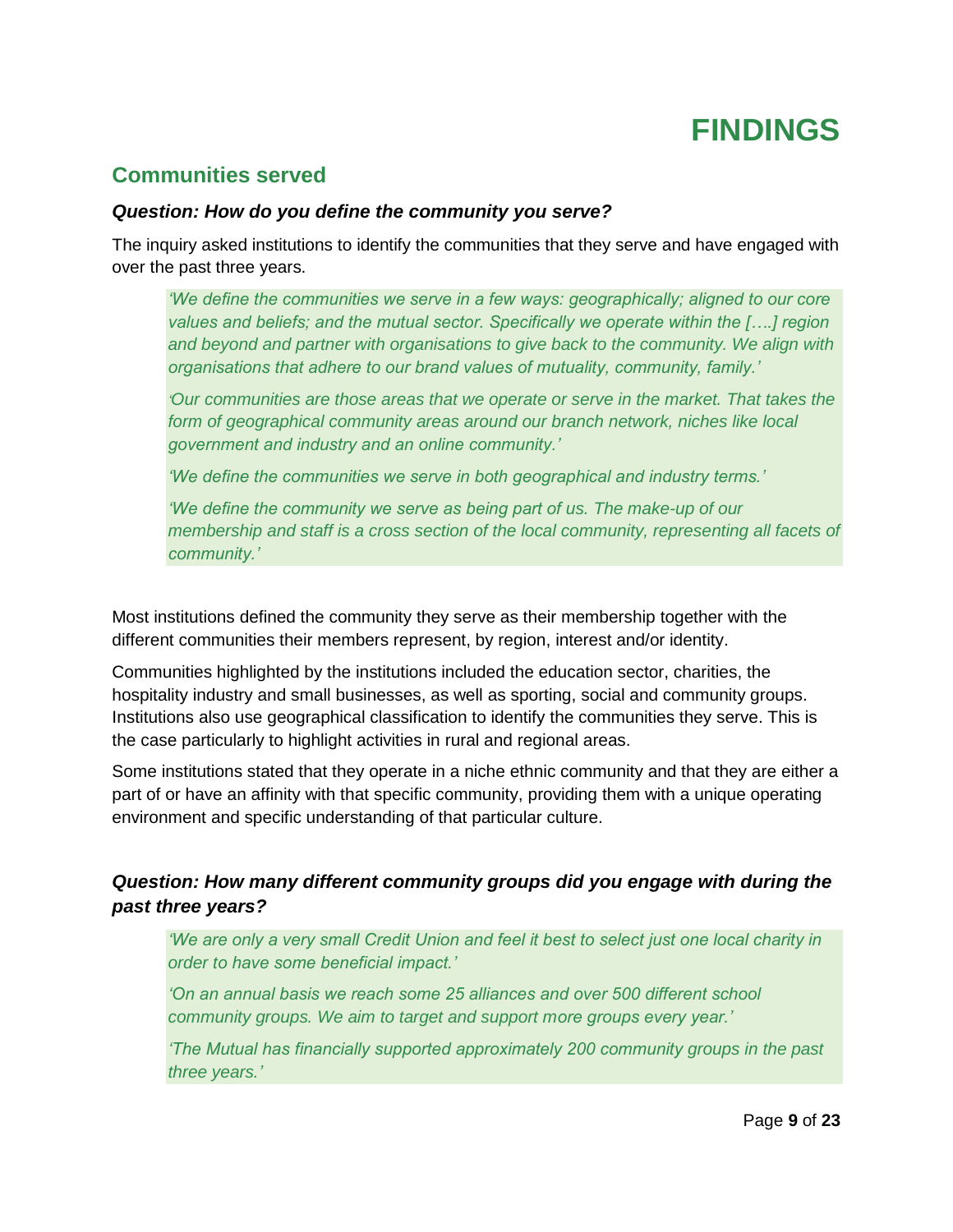*'We engaged with over 2,000 schools and over 50 different educational associations and groups.'*

*'More than 500 community organisations, being customers who we have engaged with and a range of others that we have engaged with on various projects.'*

*'Varying from big groups like large charities through to small organisations like community kindergartens.'*

Many institutions reported that they engage with over 100 different community groups on an annual and ongoing basis. Responses included descriptions of long standing relationships with a variety of community groups, representing large charities as well as small local organisations and groups. The variety of community groups served represents a diverse range of ethnic, religious and social backgrounds.

Some of the small institutions stated that, given their size, they only engage with community groups that specifically represent their members' industry interests and welfare.

### *Question: What types of community groups did you engage with during the past three years?*

The inquiry allowed more than one response per institution to this question and also provided the option for commentary.

Responses indicate the institutions support a wide variety of community groups.

Overall, sport & recreation (79%), welfare/community (74%) and education/training (64%) are the community groups noted as most commonly served by institutions. At the lower end of the scale, 18% of institutions indicate that they serve religious communities.

Amongst respondents were Code subscribers with strong support for emergency services (50% of largest institutions) and environment (63% of largest institutions), while 44% of medium institutions support international aid and development.

Based on the size of institution, largest institutions have a more even spread across a slightly wider variety of community groups than smaller institutions. More than 50% of the largest institutions support eight community types. By comparison, more than 50% of the large and medium institutions support four community types and over 50% of small institutions support six different community groups.

Responses provided in the category 'other' include cultural or ethnic communities, local government/councils, community events, tourism, ad hoc support, indigenous communities, members with disabilities, senior citizens and agricultural show societies.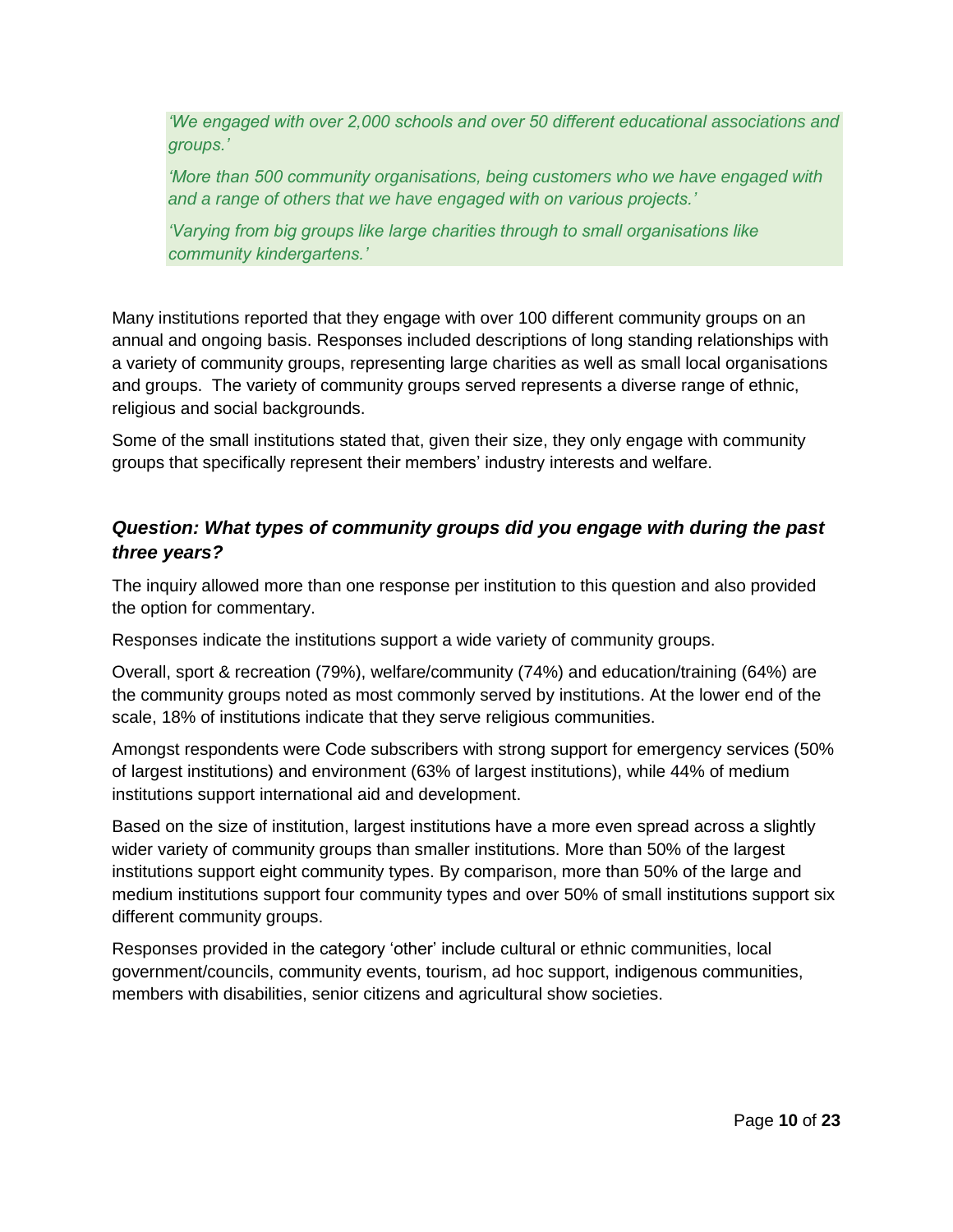**Table 2** provides an overview of the communities which were served by institutions according to their asset base.

| <b>Size of institution</b><br>(measured by \$ assets) | <b>Small</b><br>$<$ \$200 $m$ |        | <b>Medium</b><br>\$200m to \$500m |        | Large<br>\$500m to \$1b |        | Largest<br>> \$1b |        | <b>All institutions</b> |        |
|-------------------------------------------------------|-------------------------------|--------|-----------------------------------|--------|-------------------------|--------|-------------------|--------|-------------------------|--------|
| Type of community group                               | Number of                     | $%$ of | Number of                         | $%$ of | Number of               | $%$ of | Number of         | $%$ of | Number of               | $%$ of |
|                                                       | institutions                  | group  | institutions                      | group  | institutions            | group  | institutions      | group  | institutions            | group  |
| Sport & recreation                                    | 20                            | 77%    | 14                                | 88%    | 11                      | 73%    | 13                | 81%    | 58                      | 79%    |
| Welfare/community                                     | 16                            | 62%    | 13                                | 81%    | 11                      | 73%    | 14                | 88%    | 54                      | 74%    |
| Education & training                                  | 13                            | 50%    | 13                                | 81%    | 9                       | 60%    | 12                | 75%    | 47                      | 64%    |
| <b>Health</b>                                         | 14                            | 54%    | 9                                 | 56%    | 9                       | 60%    | 12                | 75%    | 44                      | 60%    |
| Parenting, children & youth                           | 16                            | 62%    | $\overline{7}$                    | 44%    | $\overline{7}$          | 47%    | 10                | 63%    | 40                      | 55%    |
| Business/professional/union                           | 14                            | 54%    | 6                                 | 38%    | 8                       | 53%    | 11                | 69%    | 39                      | 53%    |
| Arts/heritage                                         | 10                            | 38%    | 6                                 | 38%    | 6                       | 40%    | 8                 | 50%    | 30                      | 41%    |
| Emergency service                                     | 6                             | 23%    | 4                                 | 25%    | 7                       | 47%    | 8                 | 50%    | 25                      | 34%    |
| Environment                                           | 4                             | 15%    | 4                                 | 25%    | 4                       | 27%    | 10                | 63%    | 22                      | 30%    |
| International<br>aid/development                      | 3                             | 12%    | $\overline{7}$                    | 44%    | 4                       | 27%    | 5                 | 31%    | 19                      | 26%    |
| Other                                                 | 8                             | 31%    | 1                                 | 6%     | 4                       | 27%    | 4                 | 25%    | 17                      | 23%    |
| Animal welfare                                        | $\overline{c}$                | 8%     | 3                                 | 19%    | 4                       | 27%    | 6                 | 38%    | 15                      | 21%    |
| <b>Religious</b>                                      | 3                             | 12%    | $\overline{2}$                    | 13%    | 3                       | 20%    | 5                 | 31%    | 13                      | 18%    |

#### *Table 2<sup>6</sup> : Types of community groups served by size of institution*

Small institutions appear less inclined to serve international aid/development (12%), animal welfare (8%) and religious communities (12%). However, a reasonable level of support is provided by the large and largest institutions towards these communities.

# <span id="page-10-0"></span>**Methods of community engagement**

### *Question: How have you engaged with community groups during the past three years?*

*'We offer a scholarship for young members who are furthering their education following high school.'*

*'We actively sponsor, and participate at the annual Christmas children's party held for both employees' children (our members) and disadvantaged children.'*

*'Every school day of the year we visit schools, preschools and educational associations.'*

 $6$  Note: Institutions could identify more than one type of community group, therefore, the total of each column does not add up to 100%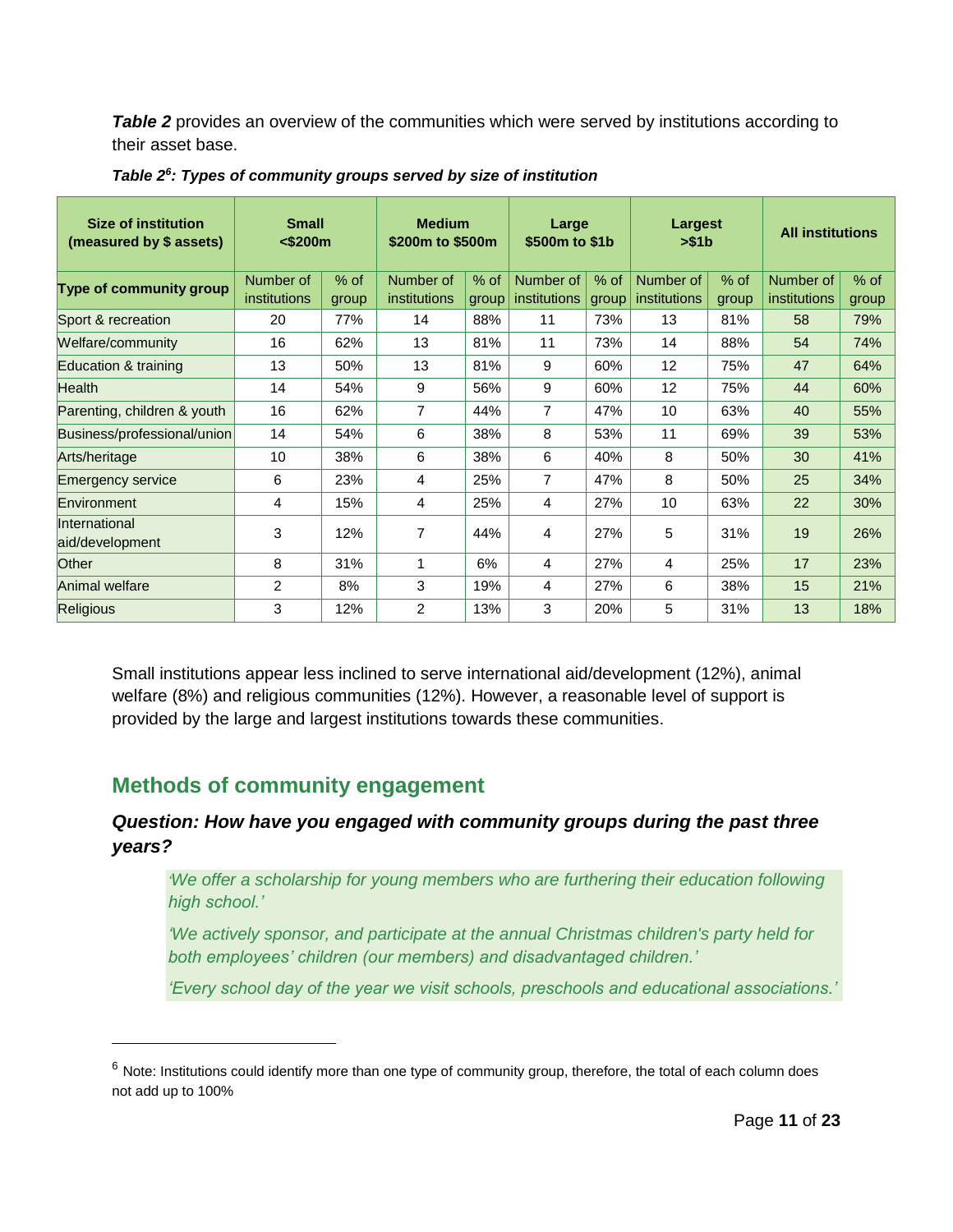*'Each year the institution conducts a program for customers and staff to raise awareness on how everyone impacts on our environment, and how we can put measures in place to reduce this.'*

*'Staff attending school fetes and meals on wheels.'*

Community engagement and the impacts of customer owned banking institutions on their communities take many forms. Many institutions provide financial support to community groups in the form of community grants programs, sponsorships of local events and groups, provision of scholarships, organising community events and making charitable donations.

Some institutions also provide support in more creative ways that align with their institution's objectives and goals. For example, one institution trains young people with physical and intellectual disabilities in how to open deposit accounts and use their debit card or an ATM. Another institution purchases handheld UHF radios for volunteer emergency service groups, including rural fire brigades and ambulance services.

Other examples include running conferences, seminars and events and support of staff participating in community events and voluntary work.

Some of the largest institutions have dedicated community managers in different locations to interact with community groups on a daily basis.

## *Question: On average, how often did you engage with a community group during the past three years?*

**Table 3** shows the results provided by institutions about how often they engaged with community groups during the past three years by size of institution.

| <b>Size of institution</b><br>(measured by \$ assets)      | <b>Small</b><br>$<$ \$200 $m$    |                 | <b>Medium</b><br>\$200m-\$500m |                 | Large<br>\$500m-\$1b             |                          | Largest<br>> \$1b                |                          | <b>All institutions</b>   |                 |
|------------------------------------------------------------|----------------------------------|-----------------|--------------------------------|-----------------|----------------------------------|--------------------------|----------------------------------|--------------------------|---------------------------|-----------------|
| <b>Frequency of</b><br>engagement over past<br>three years | Number of<br><i>institutions</i> | $%$ of<br>group | Number of<br>institutions      | $%$ of<br>group | Number of<br><i>institutions</i> | $%$ of<br>group          | Number of<br><i>institutions</i> | $%$ of<br>group          | Number of<br>institutions | $%$ of<br>group |
| Weekly                                                     | 5                                | 19%             | $\mathcal{P}$                  | 13%             | 7                                | 47%                      | 9                                | 56%                      | 23                        | 32%             |
| <b>Monthly</b>                                             | 6                                | 23%             | 7                              | 44%             | 3                                | 20%                      | 3                                | 19%                      | 19                        | 26%             |
| Quarterly                                                  | 5                                | 19%             | $\mathcal{P}$                  | 13%             | 4                                | 27%                      |                                  | $\overline{\phantom{0}}$ | 11                        | 15%             |
| <b>Bi-annually</b>                                         | 3                                | 12%             | 3                              | 19%             | $\overline{\phantom{0}}$         | $\overline{\phantom{0}}$ |                                  | 6%                       | $\overline{ }$            | 10%             |
| <b>Other</b>                                               |                                  | 27%             | $\mathcal{P}$                  | 13%             | 4                                | 7%                       | 3                                | 19%                      | 13                        | 17%             |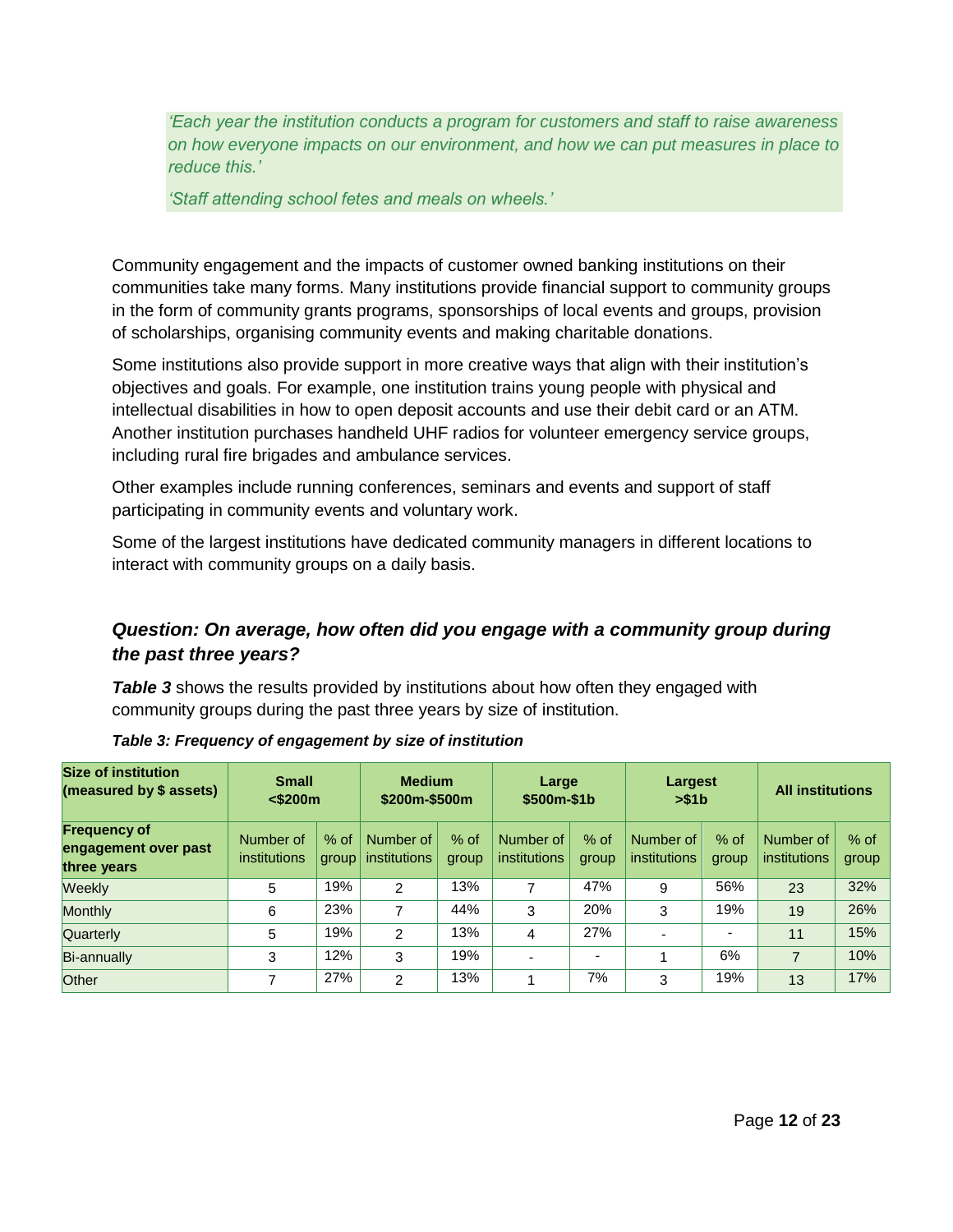Although there is a spread of engagement frequency across each institution size, it appears that the large and largest institutions are more likely to engage with community groups on a more regular basis.

Overall, over 50% of institutions engage with communities on a weekly or monthly basis, while 10% of institutions, including one largest institution, engage only twice a year. Indeed, overall weekly communication is identified as the most popular timeframe for communication with the exception of the medium sized institutions which favour monthly communication.

In terms of frequency and engagement, the category 'other' includes responses such as servicing club memberships as required; school days when visiting schools, pre-schools and educational associations; community days (e.g. coaching clinics and fun runs) and seasonal involvement.

A number of institutions provided further comments:

*'Ad hoc requests when it comes to donations and academic awards.'*

*'Every school day of the year we visit schools, preschools and educational associations.' 'Fortnightly.'*

*'Depending on the engagement, i.e. an annual charity event may require several months of effort and planning, school banking has an operating rhythm that may require weekly tasks, sporting clubs may require seasonal involvement.'*

### *Question: Do you use social media to engage with the community you serve?*

*'We see [social media] as a key tool to especially connect with new communities with the same interests. We have a short-term and longer-term strategy that is in the pipeline.'*

*'We ensure we use the most relevant channel and the channels our audience prefers. This includes email, social media, websites and micro sites, and face to face.'*

*'Internally social media has been pivotal to building and increasing awareness and engagement with the wider team. Externally we have been gradually increasing use of social media to promote our activities and share our results with our local community.'*

*'Currently we use Facebook and twitter and these are monitored on a daily basis. We are also developing a new app targeting the youth demographic.'*

The KPMG Mutual Industry Review 2016 stated that '[customer owned banking institutions] increased their footprint on social media platforms by 18%, with 95% of [the KPMG's survey] participants acknowledging it has some degree of strategic importance. Facebook (94%) and Twitter (70%) continue to be the most popular avenues to reach consumers'.<sup>7</sup>

<sup>7</sup> See https://home.kpmg.com/content/dam/kpmg/au/pdf/2016/mutuals-industry-review-2016-report.pdf, page 15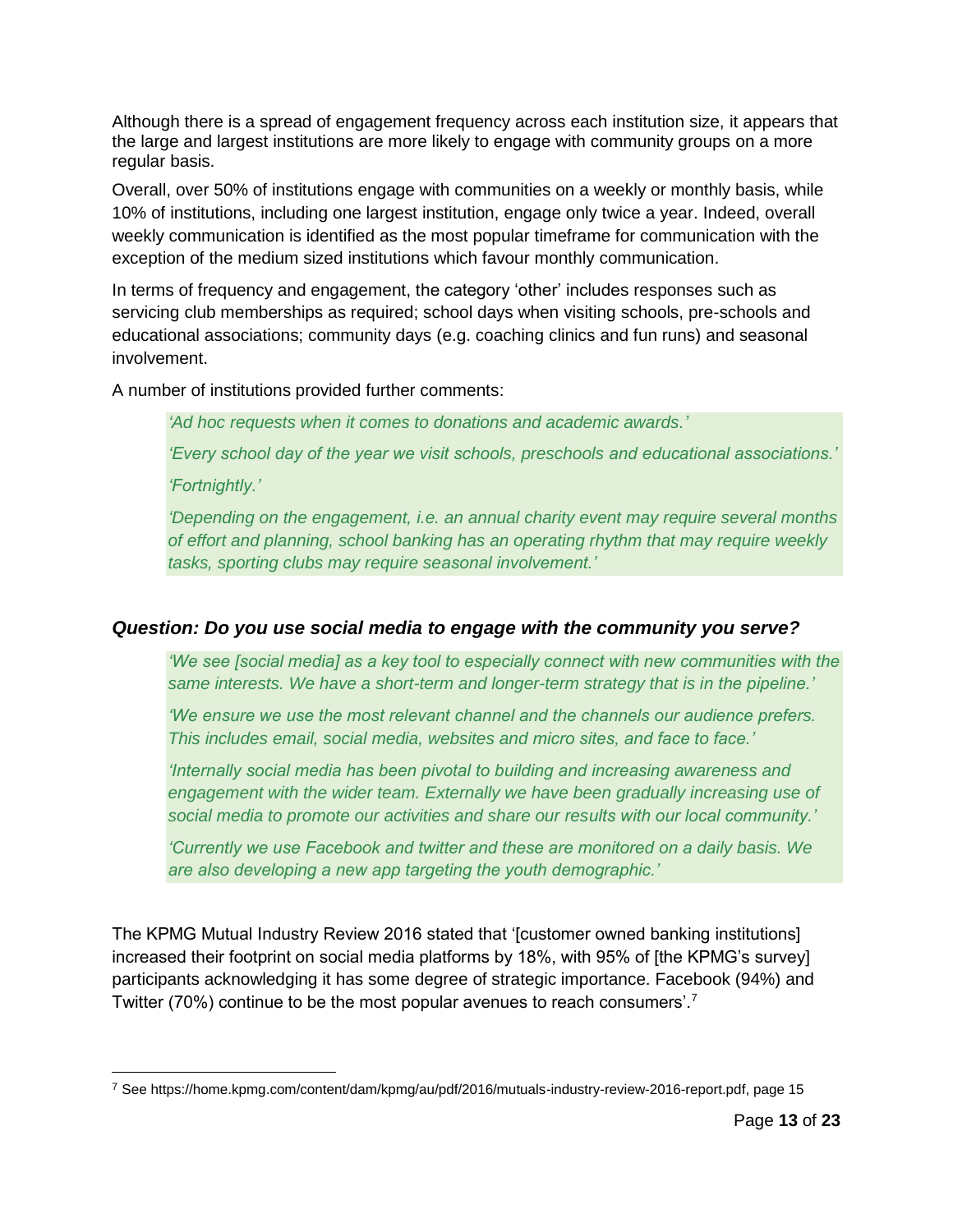Many institutions report using social media to engage with the communities they served. Their responses indicate that institutions consider communities include the various community groups they supported as well as their member base.

Some of the references to community engagement in this section represent a direct link to the commercial benefit that community engagement might provide.

Many institutions describe the use of social media in terms of promotion and advertising. This could be considered to be a blurring of the line between altruistic community engagement and that undertaken for commercial purposes.

Institutions using social media indicate that they use a range of platforms, such as Facebook, Instagram, LinkedIn, Twitter and Google+, as well as their own websites, to promote their work. Some institutions connect with their communities via several of these platforms, and others are working towards using social media to engage with their communities. Social media is used not only as an advertising tool for new products and services, but as an opportunity to share success stories and involvement in community initiatives and events.

While some institutions use social media daily, others are less frequent users. A few institutions report that they do not use social media at all for community engagement.

## *Question: During the 2014-15 year what amount did your institution spend on community engagement?*

*'In 2015, approximately 4.5% of pre-tax profit went back to the local community via sponsorship, donations and events – this was well in excess of the 1% that social experts deem adequate.'*

*'The Mutual donates time with staff attending a variety of events this has been calculated at approx.100 hours.'*

*'In dollar terms the amount is [about] \$40,000 but then if you include the value of the staff time the total amount exceeds \$200,000.'*

Overall, 73% of the institutions spend more than \$20,000 on community engagement activities, including a significant number (50%) of the small institutions and (68%) of the medium institutions.

Expenditures included the actual amount spent in dollar terms as well as staff time. 17% of institutions spend more than \$100,000 on community engagement. These include the large and largest institutions.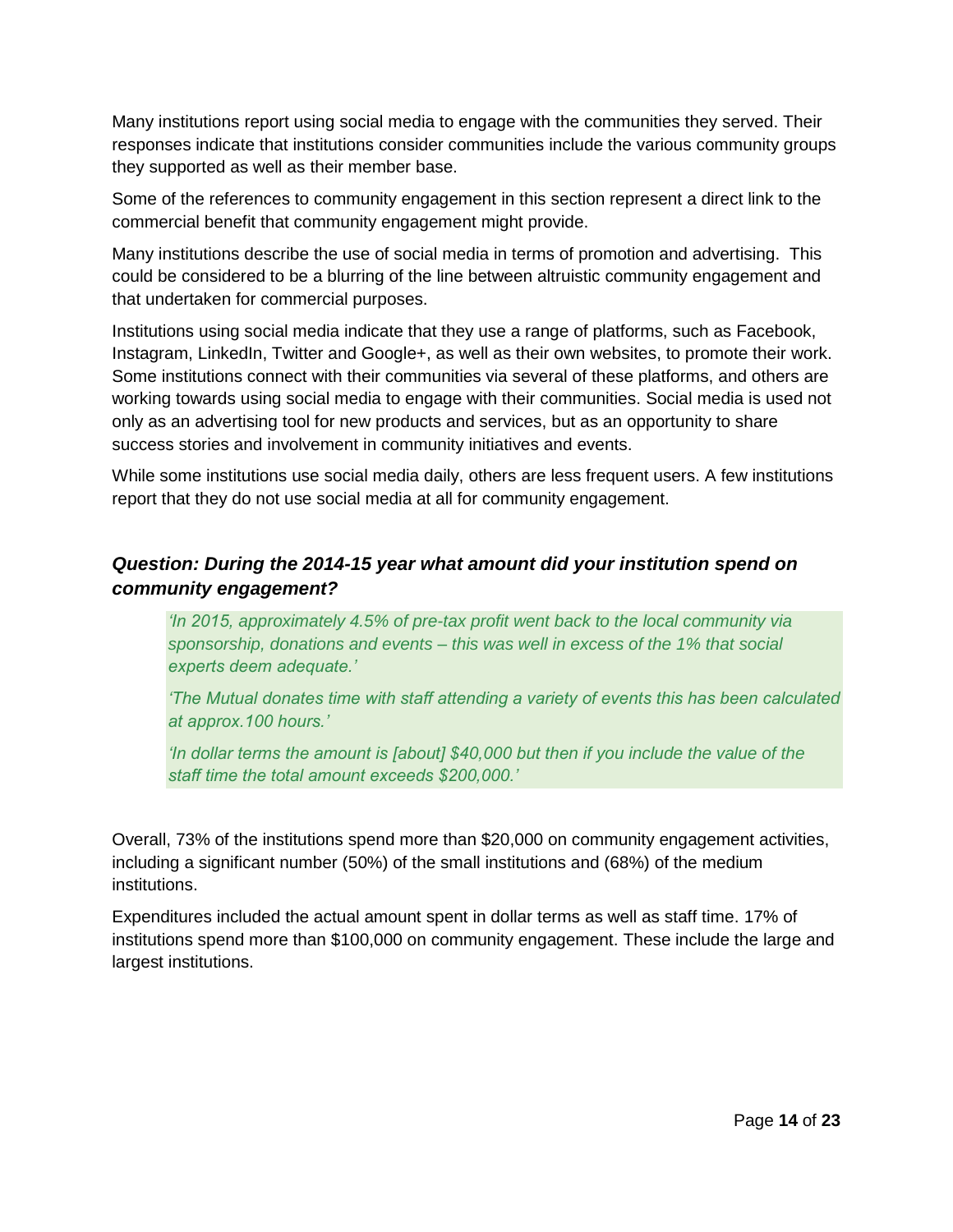| <b>Size of institution</b><br>(measured by \$ assets)            | <b>Small</b><br>$<$ \$200 $m$ |                          | <b>Medium</b><br>\$200m-\$500m |                 | Large<br>\$500m-\$1b      |                          | Largest<br>> \$1b                 |                          | <b>All institutions</b>          |                 |
|------------------------------------------------------------------|-------------------------------|--------------------------|--------------------------------|-----------------|---------------------------|--------------------------|-----------------------------------|--------------------------|----------------------------------|-----------------|
| <b>Amount spent on</b><br>community engagement<br>during 2014-15 | Number of<br>institutions     | $%$ of<br>group          | Number of<br>institutions      | $%$ of<br>group | Number of<br>institutions | $%$ of<br>group          | Number of<br>institutions   group | $%$ of                   | Number of<br><i>institutions</i> | $%$ of<br>group |
| $$0 - $5,000$                                                    | 3                             | 12%                      | 1                              | 6%              |                           |                          |                                   |                          | $\overline{4}$                   | 5%              |
| \$5,000-\$10,000                                                 | 8                             | 31%                      | 1                              | 6%              |                           | ٠                        | ۰                                 |                          | 9                                | 12%             |
| \$10,000 - \$15,000                                              | 2                             | 8%                       | 1                              | 6%              |                           | $\overline{\phantom{0}}$ | ٠                                 | $\overline{\phantom{0}}$ | 3                                | 4%              |
| \$15,000-\$20,000                                                |                               | $\overline{\phantom{0}}$ | $\overline{2}$                 | 13%             |                           | ٠                        |                                   | 6%                       | 3                                | 4%              |
| \$20,000-\$50,000                                                | 10                            | 38%                      | 9                              | 56%             | 8                         | 53%                      | 8                                 | 50%                      | 35                               | 48%             |
| \$50,000-\$100,000                                               | 3                             | 12%                      | 1                              | 6%              | $\mathfrak{p}$            | 13%                      |                                   |                          | 6                                | 8%              |
| \$100,000-\$200,000                                              |                               | ۰                        |                                | ٠               | $\mathfrak{p}$            | 13%                      | $\mathcal{P}$                     | 13%                      | $\overline{4}$                   | 5%              |
| \$200,000-\$500,000                                              |                               | ٠                        |                                | ٠               | 3                         | 20%                      | ۰                                 | ۰                        | 3                                | 4%              |
| Over \$500,000                                                   |                               | $\overline{\phantom{0}}$ |                                | ٠               |                           | $\overline{\phantom{0}}$ | 3                                 | 19%                      | 3                                | 4%              |
| Other $8$                                                        |                               |                          | 1                              | 6%              |                           |                          | 2                                 | 13%                      | 3                                | 4%              |

*Table 4: Dollar amount spent on engagement activities by size of institution*

# <span id="page-14-0"></span>**Focus of community engagement**

### *Question: Does your institution have a specific focus on community engagement?*

The responses to this question showed great variability with some institutions stating that they focus on specific communities only and others stating that they engage with a variety of communities with no specific focus on a particular cause.

Many institutions reported having a strong focus on developing financial literacy in school children and young adults. These institutions engage with their communities by delivering financial literacy programs to primary and secondary schools, providing professional development for teachers, as well as offering information sessions for young adults, such as first home buyer sessions and Indigenous apprentice pre-employment programs. Other core areas for institutions with a specific community engagement focus include mental health, youth services, breast cancer research and assistance for families in need.

*'*[...] whether it be arts and culture, sport and recreation or health and education – if a *benefit to the community which they serve is evident, they are eligible to be considered for a community support grant.'*

*'We have focused our attention on youth banking, introducing students to basic financial literacy skills through educational sessions […].'*

<sup>&</sup>lt;sup>8</sup> 'Other' included responses such as involvement as % in pre-tax profit; donated time with staff attending a variety of events; and becoming members of various local groups.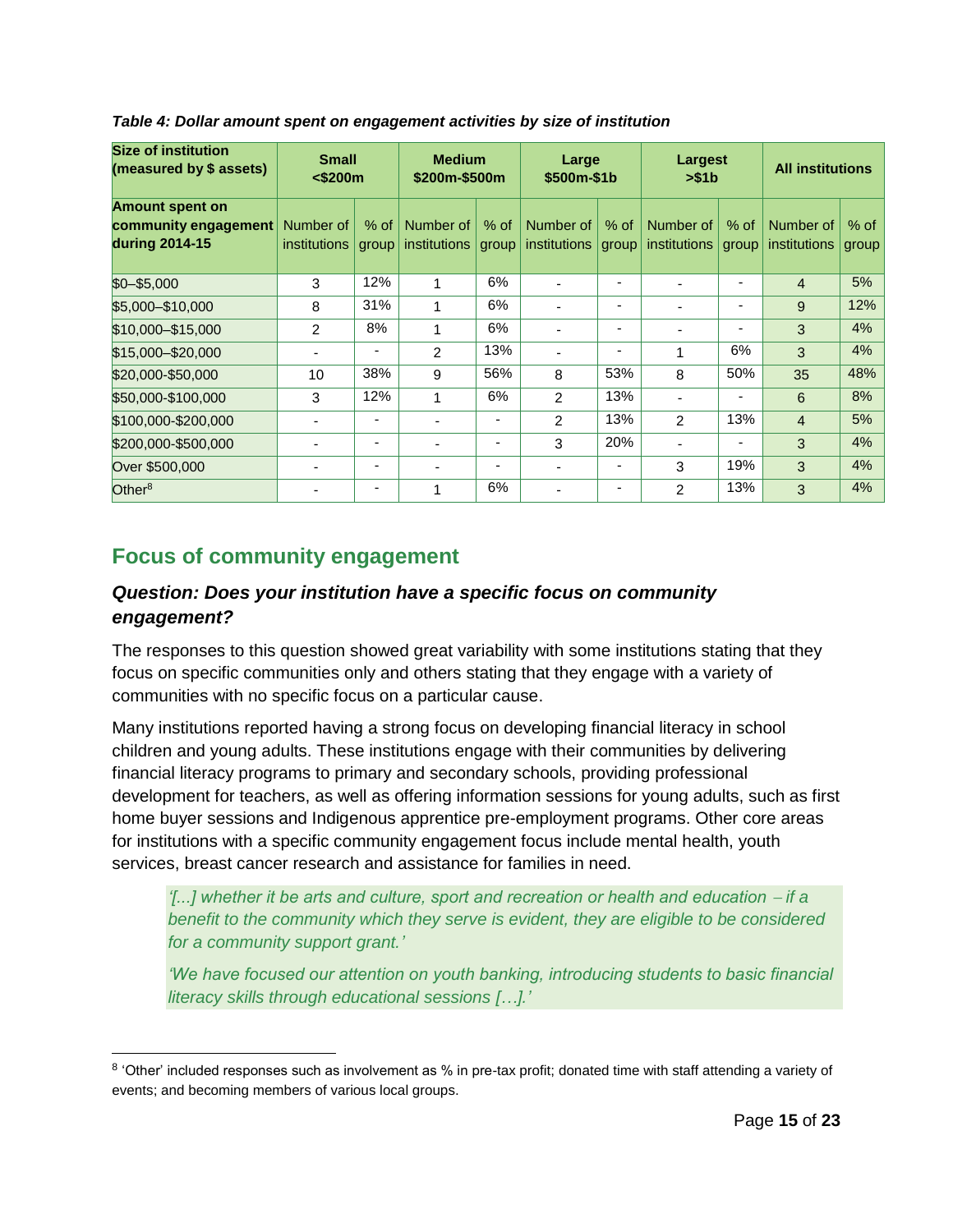*'Community partners [...] would generally need to share our core brand values and attributes of ethics, social responsibility and providing great service to members.'*

*'The focus is based on best meeting the needs of the individual communities we serve.'*

*'Our commitment to supporting our young adult members to achieve personal and financial goals such as purchasing their first home has been the driver behind our first home buyer information session which we have been running for a number of years across our branch network.'*

*'Assisting minority groups within the community and those disadvantaged in some way.'*

The institutions that had no specific focus of community engagement stated that they developed their community engagement based on issues that their customers found important, areas that gave back to the communities that supported them and organisations that shared the same core values.

### *Question: Do you provide specific products for community groups?*

The majority of institutions provide specific products for community groups. These include discounts for students, teachers and casual teachers, fee-free banking for people under 18 years and full-time students under 25 years, lifestyle accounts for over 55 retirees and community/club accounts with reduced fees and high interest rates, and special accounts for not-for-profit organisations.

Others however do not provide specific products for community groups, but do offer benefits to their members as a whole, such as education package loans, first home buyer loans and first home buyer bonus saver accounts, low fee or no fee accounts for all members, allow rate negotiations and fee waivers, special saving achievement awards and free ATMs. There were 20 (27%) institutions that advised that they did not have specific products in place.

*'We offer […] accounts for not-for-profit and charitable organisations.'*

*'[We offer] interest free bicycle loans.'*

*'We offer a wildlife saver product, aimed at children that helps support conservation initiatives through a wildlife park.*

## <span id="page-15-0"></span>**Impact on communities**

### *Question: What do you consider to be the most important outcomes from your engagement activities?*

Institutions indicated that they all derived positive outcomes from their engagement activities. One major positive was the strengthening of relationships between the institutions and their communities, thus creating mutual respect and trust. This in turn supported membership growth, as institutions were seen to benefit their communities and act in their best interests.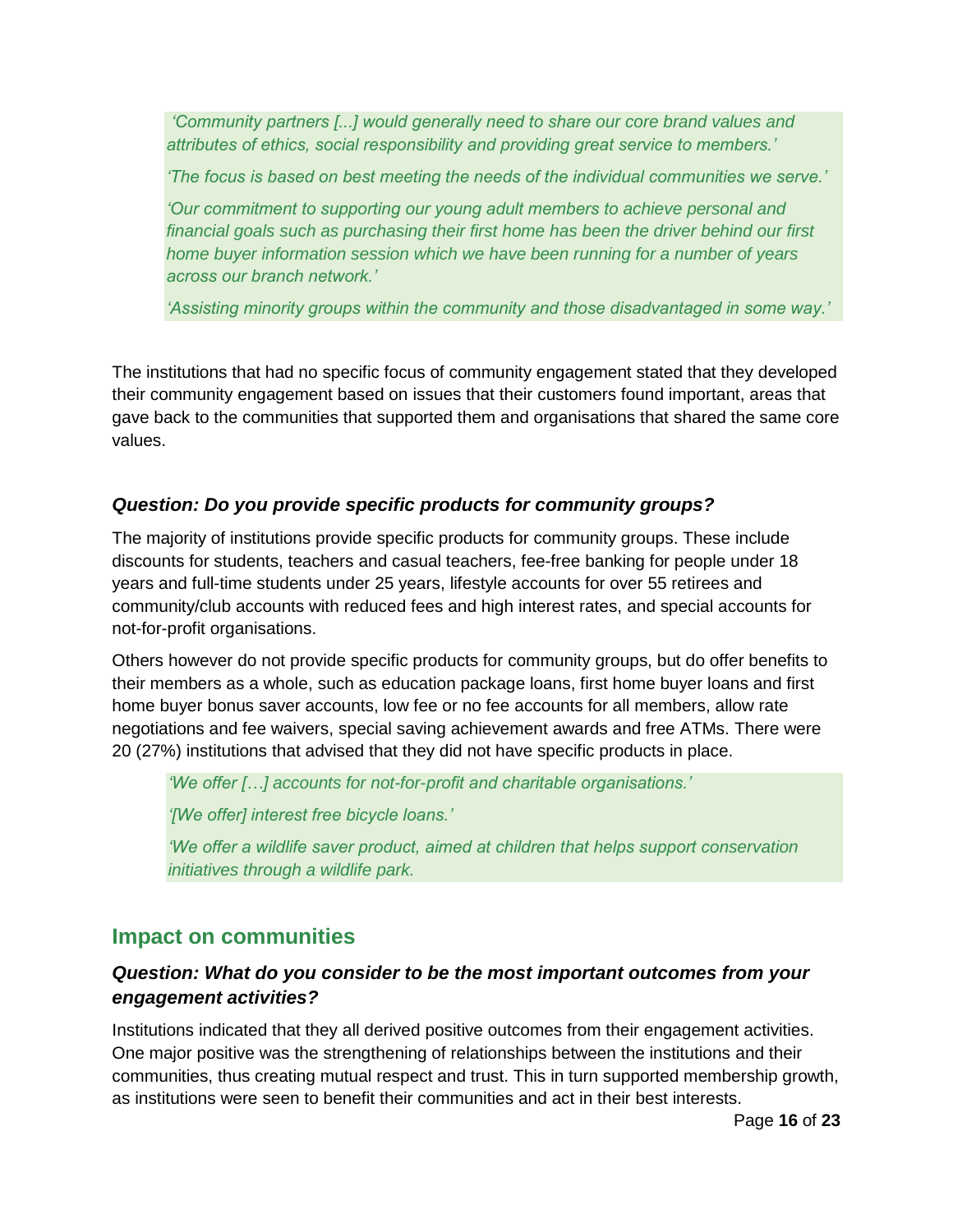Among the other positive outcomes reported were high levels of member and employee satisfaction and the opportunity to demonstrate the value of the customer owned model for banking. Some institutions referred to brand awareness and how it developed through their engagement activities. One institution described how engaging with its community enhanced its reputation in its small town, while another wrote about the importance of word of mouth in promoting the institution.

The institutions found that the outcomes they derived from their engagement activities were in line with their core values. One institution made the observation that by supporting the community, the institution would grow and prosper alongside it.

*'A mutually beneficial outcome, being able to engage with the community by assisting in the improvement of the economic and social well-being of our communities.'*

*'Success across our engagement activities means that our members feel supported and confident to take action and to thrive regardless of their stage of life.'*

*'The important outcome from our engagement is that we promote healthy and strong communities by facilitating social, educational, cultural and health programs.'*

*'We also aim to build trust in our customers and develop the understanding that they are not just a number, that we are a part of the community, our point of difference is that we are "Local" and that we really care about our customers and our community.'*

## *Question: How do you monitor the impact of your community activity on staff, the community you serve and your customers?*

Institutions had various ways of monitoring the impact of their community activity on staff, the community and customers.

In some cases staff complete surveys to measure participation and provide feedback about community activities they were engaged in.

To monitor the impact of their community activity many institutions use member surveys, member feedback, compliments and complaints received, social media and public relations responses. Similarly, when customers are considered to represent their community, institutions rely on customer satisfaction surveys, customer feedback, complaints received and social media responses to monitor the impact of their community engagement.

Institutions with a specific focus on community engagement have developed specific ways in which to measure impact such as the development of a credit card which, through donations, supports a breast cancer foundation.

Many institutions placed an emphasis on geographic location and referred to their impact as a 'geographical footprint'.

Where the responses stated that there was no formal or accurate monitoring system, they did report anecdotal feedback, for example via active social media such as Facebook and Twitter.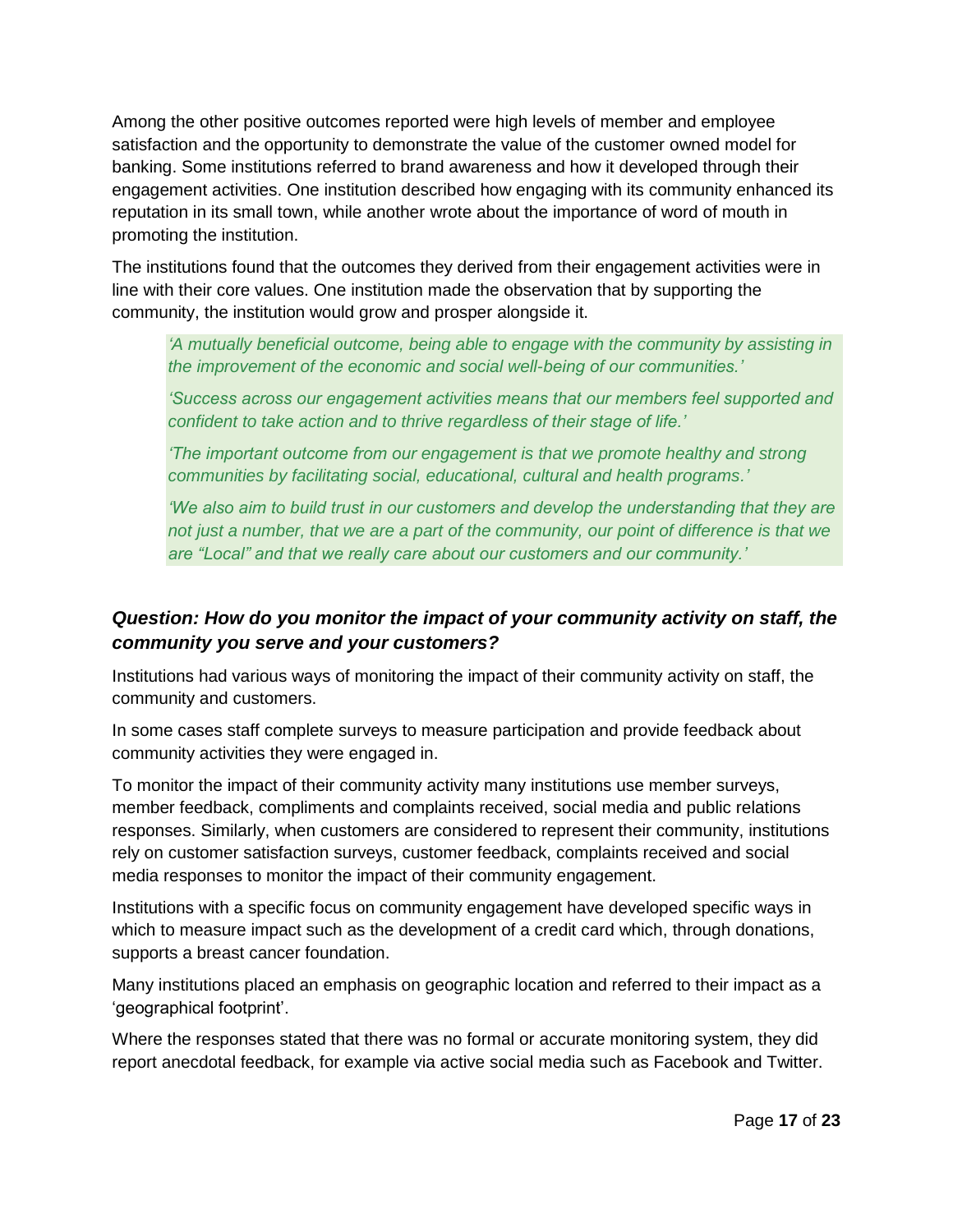*'We survey our members twice a year and ask them about their satisfaction and feedback in regards to our community involvement and contribution.'*

*'We require evaluations from organisations that we sponsor and support to quantify the impact of our contributions.'*

*'The community/customer benefits from the ongoing personal financial management education to the […] community, monitored by the repeated invitations we receive from schools to present and educate their staff, and positive feedback given during school visits and sector conferences.'*

*'A number of factors can be monitored to ensure that […] is having impact within the community, none more important than the voice of our customers and staff. Below are measures that can be used to determine impact: percentage of profits reinvested back into the community, growth measures (such as school banking participation, community accounts), staff engagement scores, community and media feedback/sentiment, event participation/attendance, number of sponsorship/donation requests and referral incentives paid.'*

# <span id="page-17-0"></span>**Culture of community engagement**

To investigate the extent to which institutions created a culture for community engagement, the inquiry asked whether their community engagement was defined in a specific policy and included in their Annual Report and Budget. We also asked institutions to comment on how they considered community engagement benefits the customer owned banking industry in general.

### *Question: Do you have a policy or procedure in place to determine how you engage with the community you serve?*

Most institutions have policies or procedures in place to determine how they engage with communities, including Corporate Social Responsibility Policy, Donations Policy, Community Service Leave Policy, Volunteers Policy, Sponsorship Guidelines, Community Partnership Application Process, and Community Foundation Policy.

In other circumstances, institutions have a number of different policies that govern how they engage with their communities, while others reflect their engagement with their communities in their Mission Statement, Terms of Reference or marketing strategy.

Procedures that institutions use to determine how they engage with their community include assessing sponsorship agreements against a checklist or gaining approval from the CEO or Marketing Committee.

20 (27%) institutions stated that they do not have specific policies or procedures in place, in one instance because they already have long-standing arrangements with certain charities, with another noting that the process is set by meetings of the Board and Management.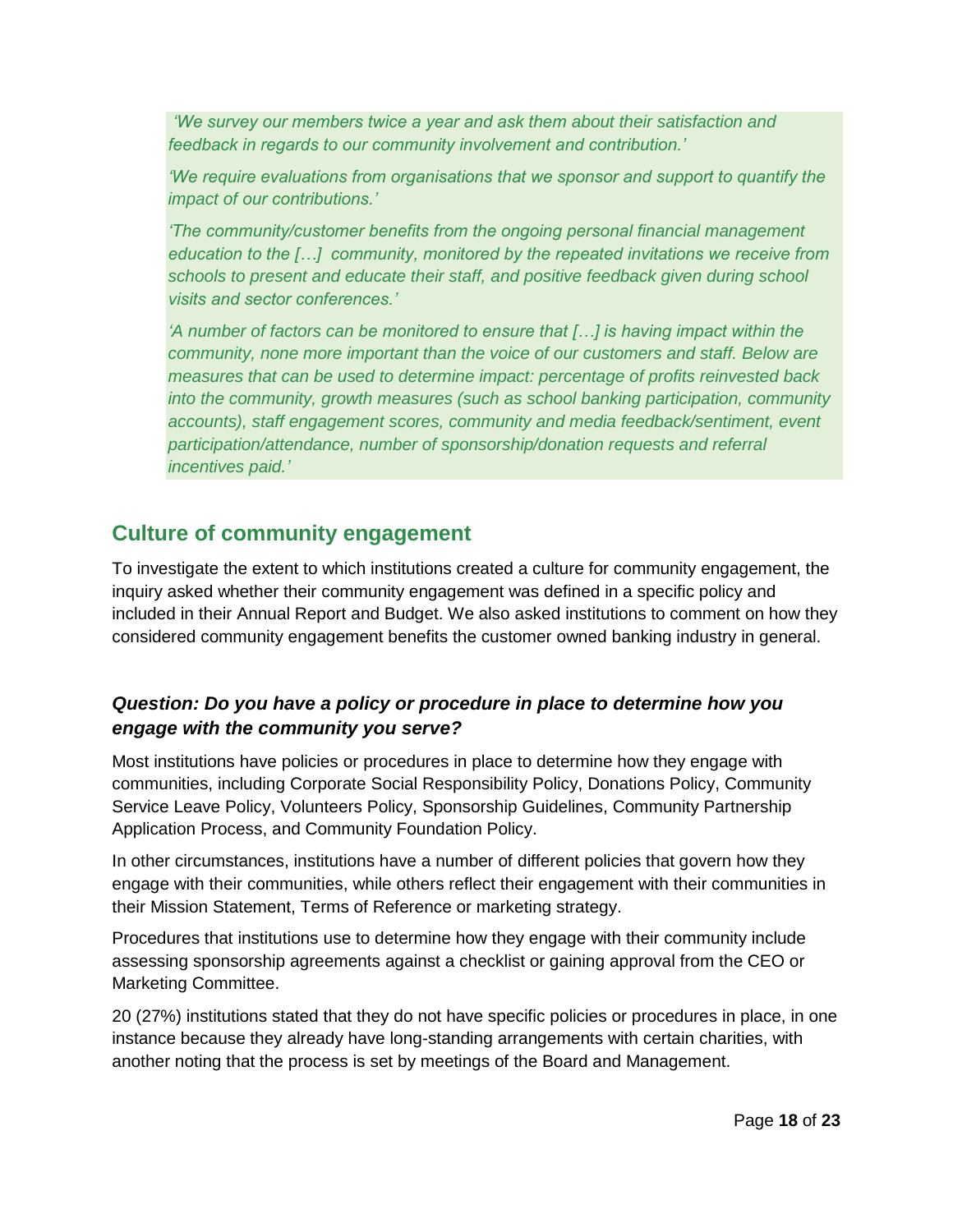*'How [the institution] engages with our community is entrenched into our mission statement, that states that owners, our customers and their communities benefit from high service levels, ethical treatment and access to appropriate financial products and services. It is further entrenched in our values being sustainability, community, ownership, respect and ethics.'*

*'We have a marketing strategy and plan that supports our local community engagements. We also build this strategy into managers' business plans.'*

*'The [institution] has a strategic plan and clear criteria for deciding which charitable organisations to support through its annual funding round….For sponsorship we have criteria and procedures by which we select our partners and these are outlined on our website when people apply.'*

## *Question: Is your community focus part of your Business Plan and included in your Annual Budget?*

In most circumstances, community focus forms part of an institution's Business Plan and is included in their Annual Budget.

Excepting two of the smaller institutions, all other institutions responded that community focus is part of their Business Plan and included in their Annual Budget.

**Table 5** summarises responses about whether an institutions' Business Plan and Budget included a community focus.

| Size of institution<br>(measured by \$ assets)                                         | <b>Small</b><br>$<$ \$200 $m$ |              | <b>Medium</b><br>\$200m-\$500m |                          | Large<br>\$500m-\$1b     |                          | Largest<br>> \$1b |     | <b>All institutions</b>                                                                                                                                              |        |
|----------------------------------------------------------------------------------------|-------------------------------|--------------|--------------------------------|--------------------------|--------------------------|--------------------------|-------------------|-----|----------------------------------------------------------------------------------------------------------------------------------------------------------------------|--------|
| <b>Is Community focus</b><br><b>included in Business</b><br><b>Plan/Annual Budget?</b> | Number of                     | % of $\vert$ | Number of I                    |                          |                          |                          |                   |     | % of   Number of   % of   Number of   % of   Number of  <br>institutions $group$ institutions $group$ institutions $group$ institutions $group$ institutions $group$ | $%$ of |
| <b>Yes</b>                                                                             | 22                            | 85%          | 14                             | 87%                      | 15                       | 100%                     | 14                | 87% | 65                                                                                                                                                                   | 89%    |
| <b>No</b>                                                                              |                               | 2.5%         | $\overline{\phantom{a}}$       | $\overline{\phantom{0}}$ | ۰.                       | $\overline{\phantom{a}}$ |                   |     |                                                                                                                                                                      | 3%     |
| Other                                                                                  |                               | 2.5%         | $\mathcal{P}$                  | 13%                      | $\overline{\phantom{0}}$ | -                        | 2                 | 13% | 6                                                                                                                                                                    | 8%     |

*Table 5: Community focus included in Business Plan/Annual Budget*

Responses to the category of 'other' included:

*'Inclusion is dependent on the performance.'*

*'It is part of the Annual Budget, but not explicitly included in the Business Plan.'*

*'The institution is planning to incorporate it.'*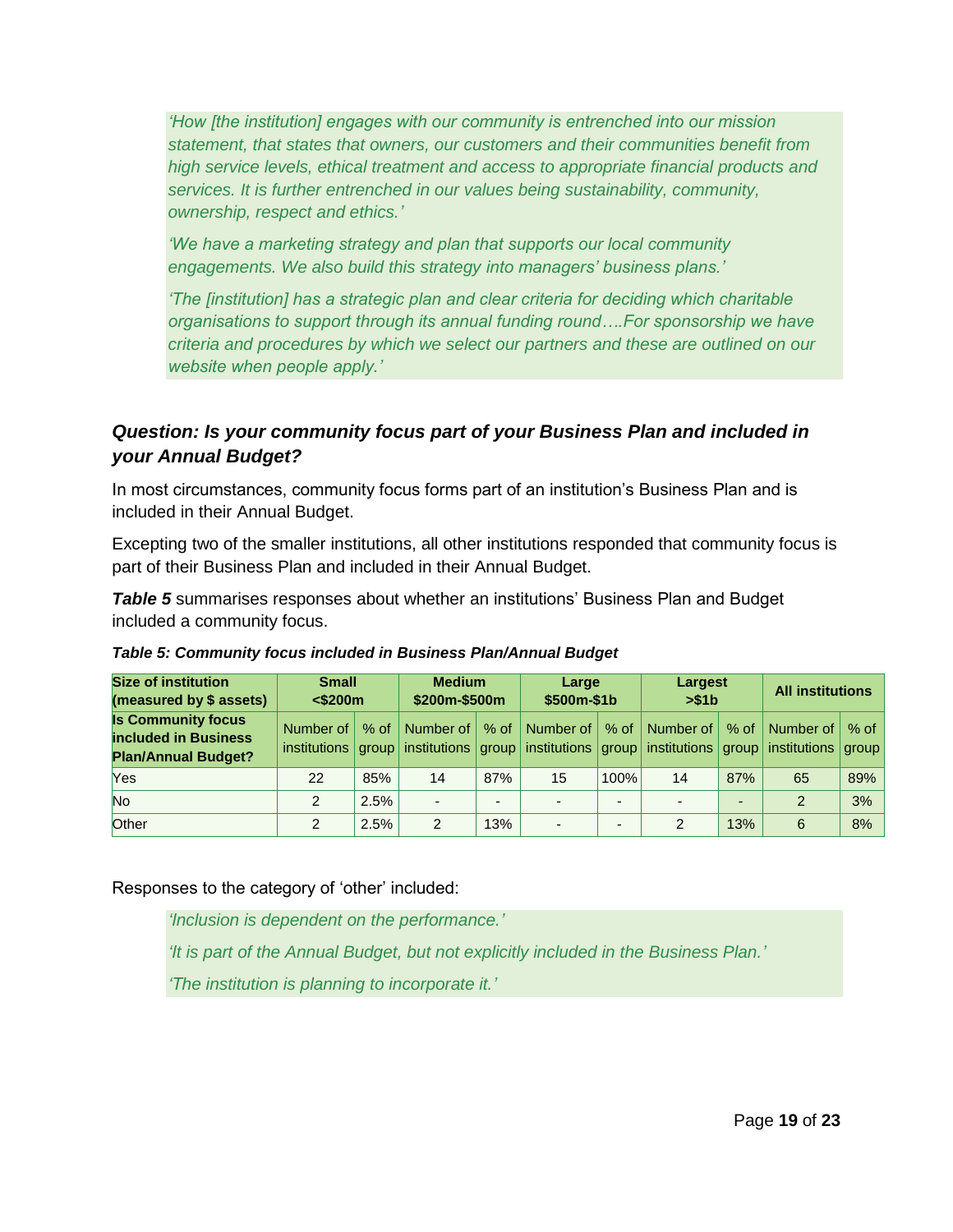### *Question: What in your view is the benefit of community engagement for your institution and the customer owned banking industry in general?*

There was complete unanimity about institutional benefits which flow from community engagement and furthermore the wider benefits for the profile of community owned banking institutions. Most institutions felt proud of the fact that they could give back to the communities that had supported their growth and that they could deliver specific products and services that were tailored to the needs of their members and communities. Reference was made to being a 'good corporate citizen' making a positive contribution to the community.

*'We recognise that our success is not only measured in terms of profits and growth, it is also how we engage with and support our members, communities, employees and how we minimise our impact on the environment.'*

*'Genuine community engagement is what sets customer owned banking institutions apart from other financial institutions – our mutuality is a point of difference. It increases customer engagement and loyalty.'*

*'Community engagement plays a fundamental role in our competitive positioning as an industry group by providing a very real and identifiable point of differentiation between us and the traditional banking sector. We are involved in grass roots community support both big and small with the goal to provide genuine community support.'*

<span id="page-19-0"></span>*'Allows the [institution] to "give back" to the community as a way of demonstrating its commitment to "mutuality" and being community and member focused.'*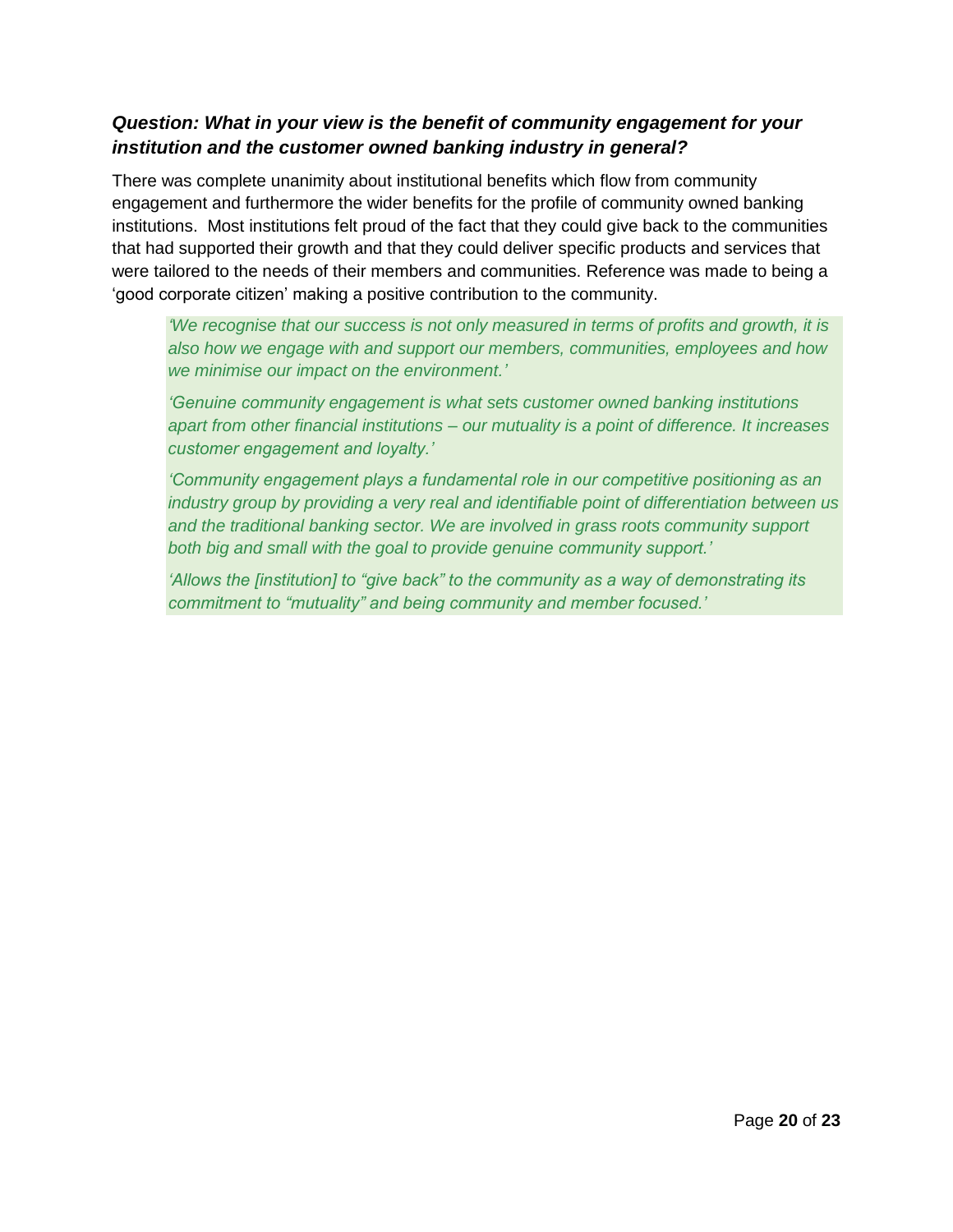# **CONCLUSIONS**

The purpose and intention of this inquiry as stated is to benchmark current industry practice and performance and provide recommendations for good industry practice. The data collected through the inquiry enables the development of a better understanding of how institutions manage their obligations under Key Promise 9, identifies and promotes good business practices for engaging with communities and assesses the effectiveness of institutions' impact on the wider community. The following conclusions and recommendations are based on the information provided.

#### <span id="page-20-0"></span>*Communities served*

Institutions responded to the inquiry with information to demonstrate that their membership, together with the different communities their members represent, constitute the communities that they serve. These are most commonly differentiated by geography and industry sector. Responses also indicated that longstanding relationships with a variety of community groups, representing in particular large charities as well as small local organisations, were those most commonly served.

The primary aim of any community engagement process is to correctly identify the community to be served. To do this effectively requires a sound understanding of the community and how it is being affected or impacted by the engagement.

 $\triangleright$  Regularly review your definition of community to ensure that your focus is consistent with your mission.

### <span id="page-20-1"></span>*Methods of community engagement*

There is a diverse range of methods of engagement with community including sponsorship of events, scholarships, organising community events and staff support services. The frequency of engagement is spread over time depending on the method of engagement with the largest institutions, unsurprisingly, more likely to engage on a more frequent basis. Some institutions also indicated the use of social media to effectively provide community engagement.

Responses also indicate a blurring of the line between methods of engagement that provide a sole purpose of serving the wider community to those that might represent advertising and promotion for commercial gain.

- $\triangleright$  Embrace social media to offer a wide range of communication channels adapted to the characteristics of the communities you serve.
- $\triangleright$  Ensure community engagement methods promote and contribute to the community served and are not designed mainly for promotion and commercial gain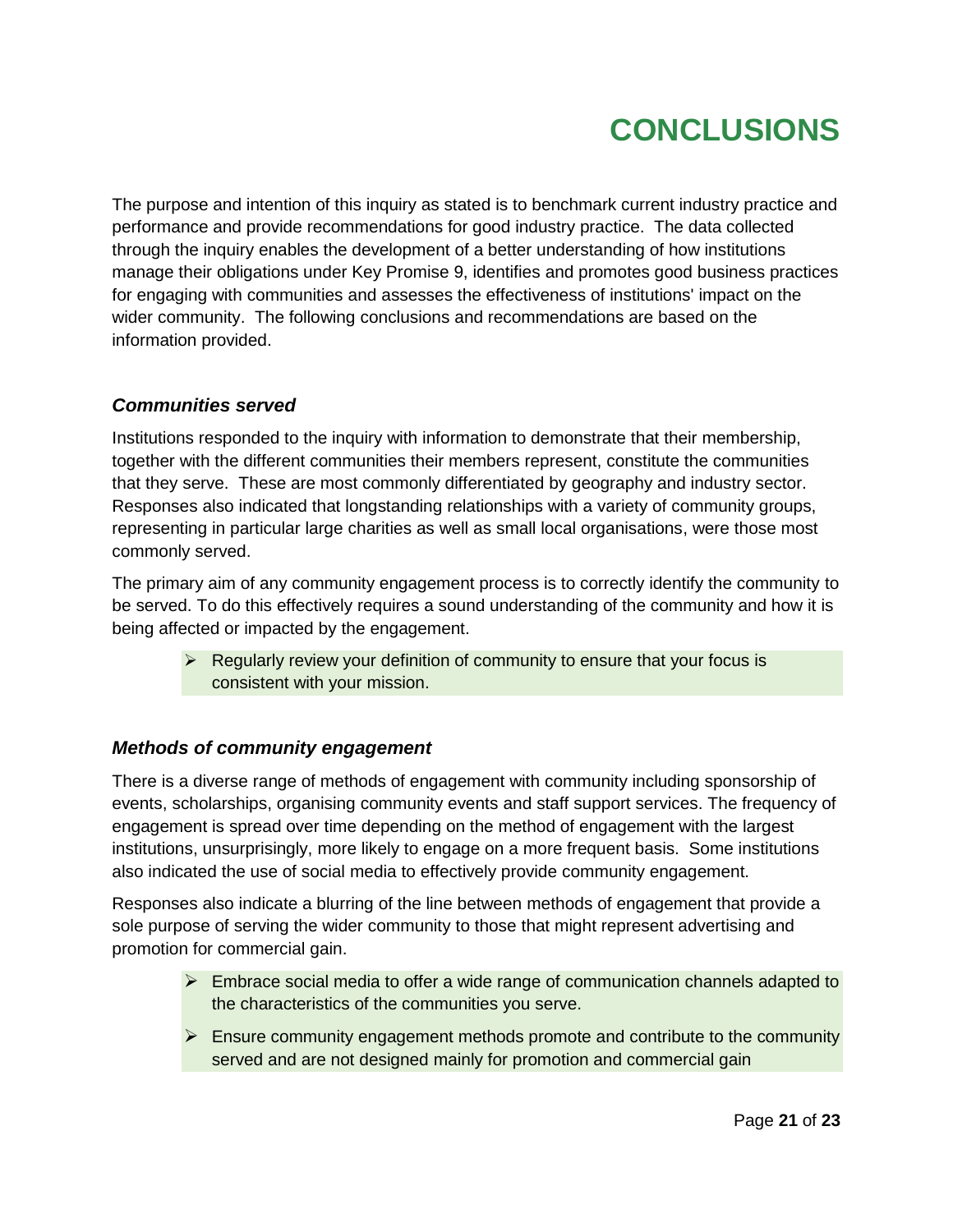#### <span id="page-21-0"></span>*Focus on key community issues*

Responses were mixed with some institutions stating that they focus on specific communities only and others indicating that they engage with a variety of communities with no specific focus on a particular cause.

An institution's own activities and values can inform its choice of focus area, which might not always align with the areas of need and concern in the community. Discovering these differences can inform the engagement with these groups and the development of specific products or support.

> $\triangleright$  Match the focus and products of your community engagement to the special needs and concerns of the communities you serve.

#### <span id="page-21-1"></span>*Impact on communities*

Some examples of the positive outcomes that institutions report include the strengthening of relationships within their community; high levels of member and employee satisfaction; enhancement of reputation and brand awareness. Overwhelmingly, though, the responses indicate that a positive impact on communities is aligned with the core values of a customer owned banking institution.

Managing community impact involves assessing the real and potential effects of the business on the local and broader community.

> $\triangleright$  Put robust measurements in place regarding the impact of your community engagement to ensure effectiveness.

#### <span id="page-21-2"></span>**Culture of community engagement**

Institutions confirm that community focus forms part of their Business Plan and Annual Budget. This indicates a strong culture and proud history of community engagement. These are sentiments echoed in many of the responses received.

Effective community engagement sits within a supporting community engagement framework or policy. It is also reflected in a high level of understanding of, and commitment to, engagement within the organisation, both management and staff.

- $\triangleright$  Continue to add value and credibility to your engagement policy by including it in your Business Plan and Annual Budget.
- $\triangleright$  Consider how you report your community engagement in your publications, including your Annual Report.